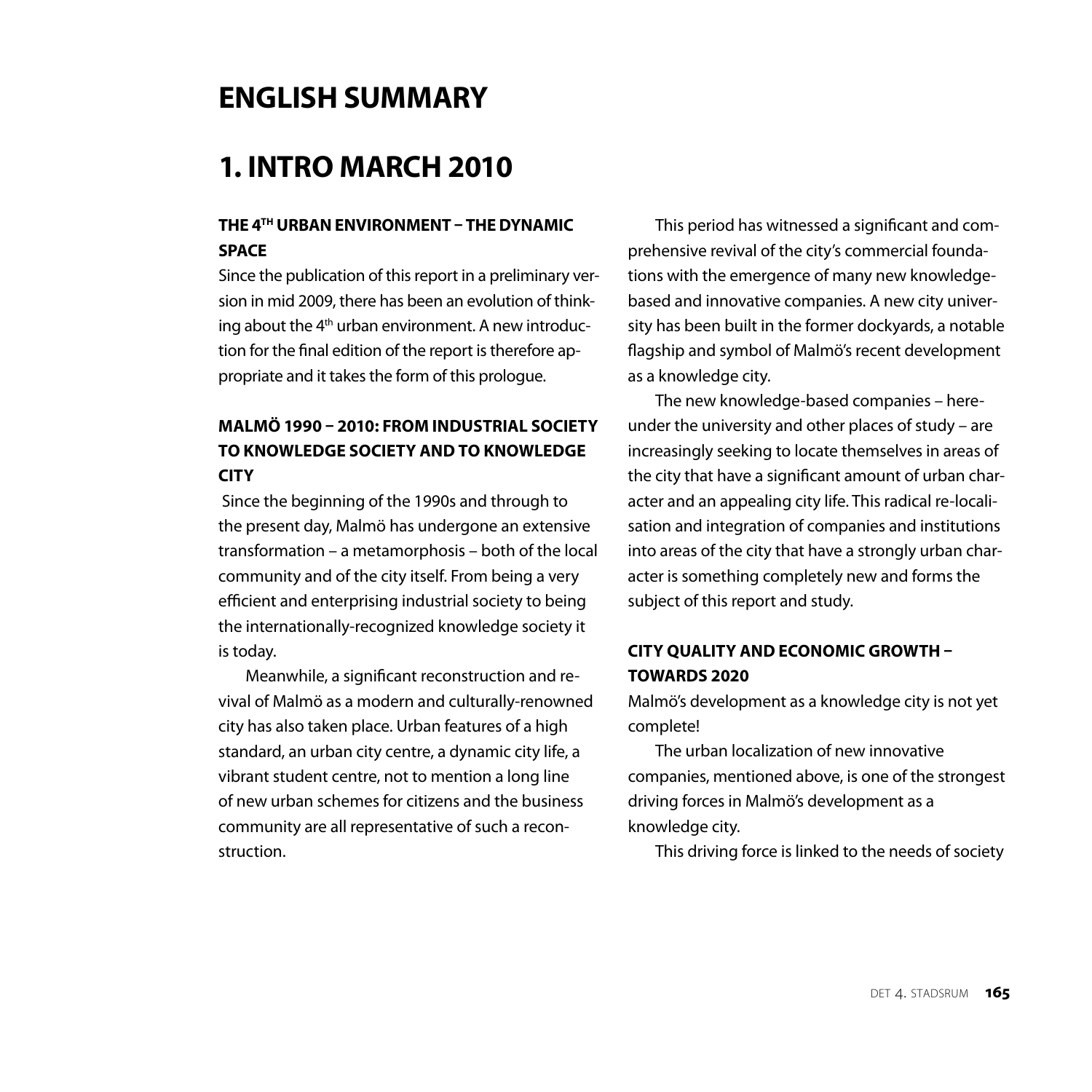and of companies to be innovative and productive. It forms the basis for economic growth, employment and prosperity and is therefore also a solid foundation for continued prosperity.

 This development will also be the foundation for a strong development of society, social cohesion and a well-functioning human community.

The study shows that a city of high quality – in the broad sense of the word – significantly contributes to, and is critical for, this development.

A city's quality is a basis for a positive development of society and economic growth - it is the foundation of economic life in a modern knowledge society. The city itself, the city structure and the urban environment is also transformed and other city features that are required are established.

This report aims to understand and operationalise these driving forces and the particular collaboration between city development and commercial economic growth, as a foundation for a systematic development of Malmö as a knowledge city in the next decade – the 2010s!

## **A PLATFORM FOR THE KNOWLEDGE CITY Malmö/ 2008**

Analysis: 'A Platform for the Knowledge City Malmö' from 2008, includes an attempt to interpret developments from 1990 to 2008 in Malmö, as an expression of the breakthrough of the knowledge society - and the knowledge city - in Malmö.

This interpretation has been continued – and refined – in the present report: 'The  $4<sup>th</sup>$  urban environment', through a closer study of the new urban location patterns of the knowledge-based and innovative companies and institutions in Malmö.

There remains a great need to deepen such studies of the collaboration between innovative commercial development and city quality, as well as to test this collaboration in practice in suitable city areas in Malmö, such as on Universitetsholmen (University Island).

The analysis in "The  $4<sup>th</sup>$  urban environment' shows that there has been a very comprehensive and significant shift in the location of the workplace in the city structure. And it would appear that as long as future city development strengthens urban location possibilities, this pattern will become even more dominant.

Around 1990, approximately 75% of all jobs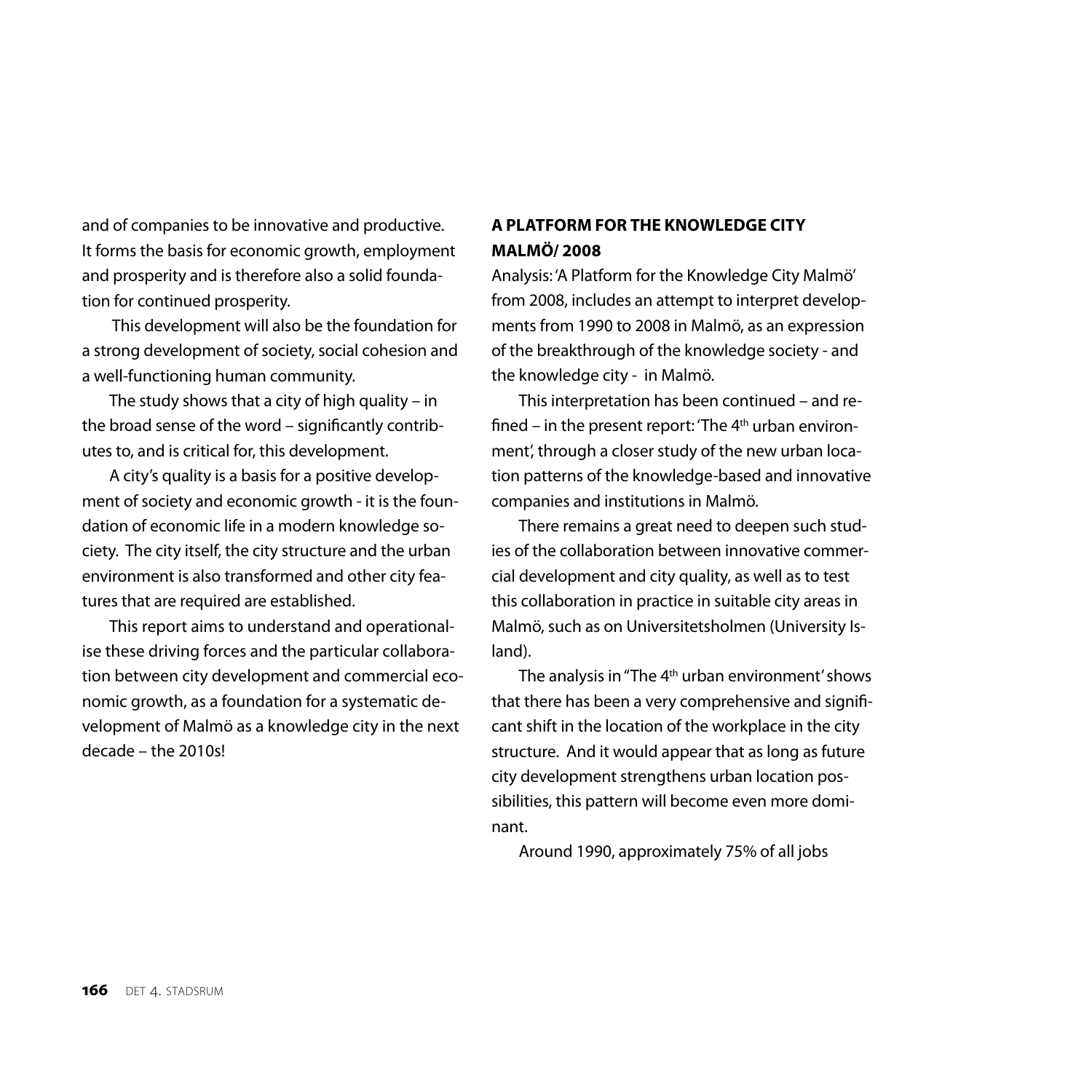were based in traditional industrial and trade areas or similar. The year 2005 saw the exact opposite: approximately 75% of all jobs are now based in the city centre or in corresponding areas of the city with significant urban features. A high standard of city life strengthens the ability of innovative companies to be innovative and to make money.

# **HUMAN CAPITAL – TOWARDS A NEW URBAN RENAISSANCE**

What is this radical change a sign of?

It is the result of industrial capital – and all the industrial logic and form of organisation – during the 1980s onwards, being superseded by so-called human capital as the driving factor in commercial and social development.

This development puts people and relationships between people - human abilities and the individual – at the centre of general social development. It is visible everywhere, also in the development of commerce and in the development of our institutions.

But what about city development?

The dominance of human capital and thereby people's central position in society requires – as with the Renaissance – a new type of city development.

This is the major challenge in relation to urban

development that continues to be, to a surprising degree, characterised by the hierarchical mindset of the industrial society, the functionalism of city development and the modernism of construction – from the smallest of vocational disciplines to the ideas of planners, architects and the building sector.

It is a sign that once again– but in a new way – people's creativity is becoming the foundation of society's production and of the organisation of the creation of economic value in companies, institutions, communities and cities, which we all have to live by.

City quality, city life, the city's values – the urban resources – these are a new source for greater socioeconomic progress and growth in the business world, and for improved learning in the educational institutions.

Five hundred years ago the Renaissance put people at the heart of society. Once again, cities became centres of social development and culture and a new human 'space' was developed as a framework for the 'reborn' human community.

## **URBAN CAPITAL**

Today we face a new urban renaissance, which – following industrial society's objectification of the human being - once again places people at the centre.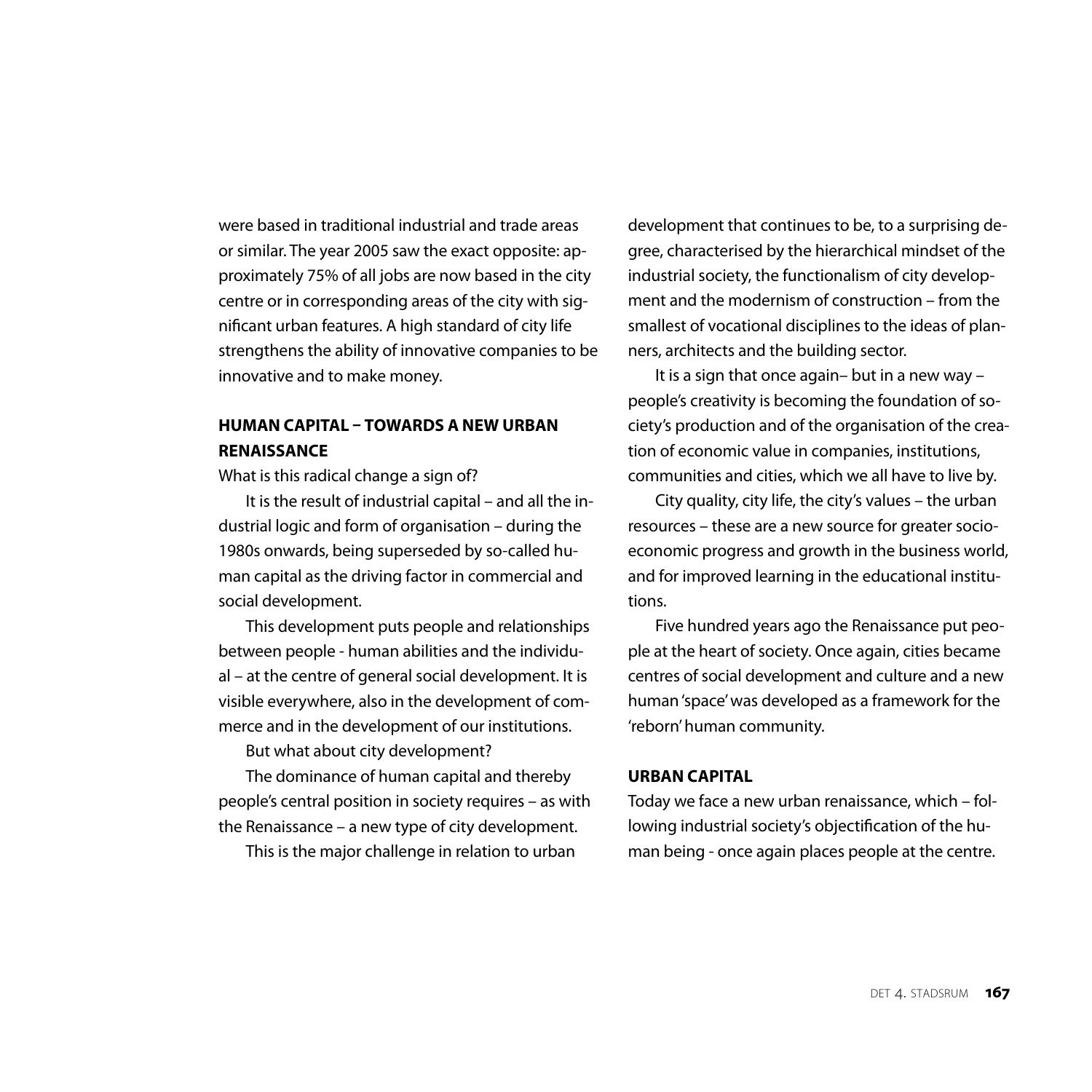The human scale, small-scale, the city's environment, becomes therefore of major significance to society.

Urban capital is the term we use to describe this new meaning and value that urban resources will have for the development of society and commerce in these years.

## **THE 4TH URBANENVIRONMENT – THEDYNAMIC space**

In with the wake of this urban renaissance, we can observe the creation of a new urban environment: the 4th urban environment. This development is an expression of the significance of the space for the development of society in general and for the creation of a new urban innovative city structure, particularly the knowledge city.

The present analysis: 'The 4<sup>th</sup> urban environment' is as previously mentioned an attempt to understand and interpret the way in which the creation of the knowledge society is reflected in urban development, for example through the transformation of the city and building structures: the 4th urban environment.

The gradual, stepwise, start-stop creation of the 4<sup>th</sup> urban environment – a space between the public and private environment, a new hybrid environment in the city structure – is a result of a fundamental need for in-

novation and renewal in businesses and institutions, in communities and society. The emergence of this 4<sup>th</sup> urban environment is not the result of a conscious effort by companies and authorities, nor by town planners or property developers, architects or builders – quite the contrary!

It is about a new hybrid creation of an environment that is emerging quite spontaneously and as the result of a fundamental, but not clearly recognized, requirement, which is taking place 'behind our backs' so to speak.

### **THE 4TH URBAN ENVIRONMENT – A FREE SPACE**

Correctly viewed the  $4<sup>th</sup>$  urban environment is a very significant creation, of which there are already numerous embryonic forms in our cities: the cafés, meeting places, the library, street restaurants, open plan basements, etc. But all these spaces are temporary, undeveloped, specialised or staged forms of the 4<sup>th</sup> urban environment.

, In contrast the fully developed 4<sup>th</sup> urban environment would be a universal urban environment, open and accessible to all, neither specialised nor staged – not occupied, but free – a free environment! (See box 1: ''Universitetsholmen and the 4th urban environment').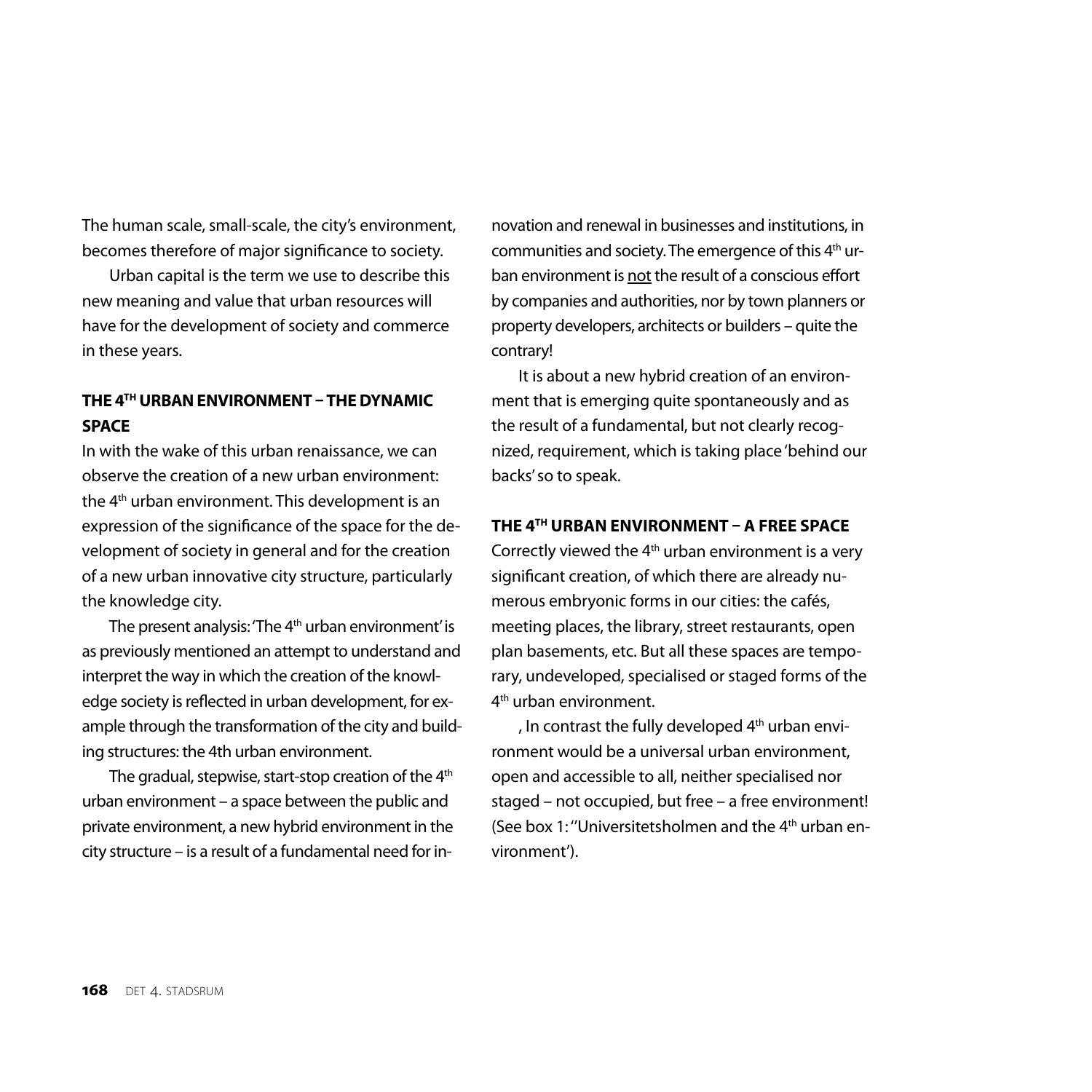## **A TOTAL PARADIGM SHIFT**

Farming society/village, trade society/market town, industrial society/industrial towns - knowledge society and - knowledge city!

 When the industrial society took over and replaced the post-industrial craft and trade society around 100 years ago, there was a total paradigm shift in city development and in the scale of urbanisation. Within a couple of decades, former trading cities were completely transformed, and experienced an unprecedented increase in scope and expansion.

Virtue was made of necessity. Modernism made its breakthrough in the buildings and architecture, while functionalism completely dominated town planning and development, supported by urbanisation, motoring and large-scale industrial operations.

The new industrial town – a logistic industrial machine – was a significant lever for the industrial society, a revival of commercial development, economic growth, prosperity and welfare – and also of democracy. But the cost was the establishment of a disconnected urban structure, autistic in its composition and its objectification of man. The mass society, the mass public and the conforming city.

# **2010 – 2020: TOWARDS A NEW INNOVATIVE URBAN INFRASTRUCTURE**

In the present decade, the old industrial society is being replaced by a new society, one where economic value creation – what we will live on – is based on human capital and accompanied by a powerful breakdown/phasing out of the industrial city's structure, its use of buildings and space (including for instance industrial and port areas) and its functionality.

The question is what this very comprehensive phasing out of the industrial city will be replaced by and what it should be used for. For example, what should former industrial areas and dockyards be used for in the future?

The past 20 years have not provided clear answers to these questions. Rather, there has been talk of an unclear transition period characterised by city development and construction that has moved in all directions. Often it looks like an attempt to reinvent former city development, just in more modern forms.

The unique opportunity there has been to transform our cities into well-functioning knowledge cities has not been exploited very well. This means that the next 10 years must be the era of the knowledge city. Instead of traditional town planning, there must be development and reworking of existing and new urban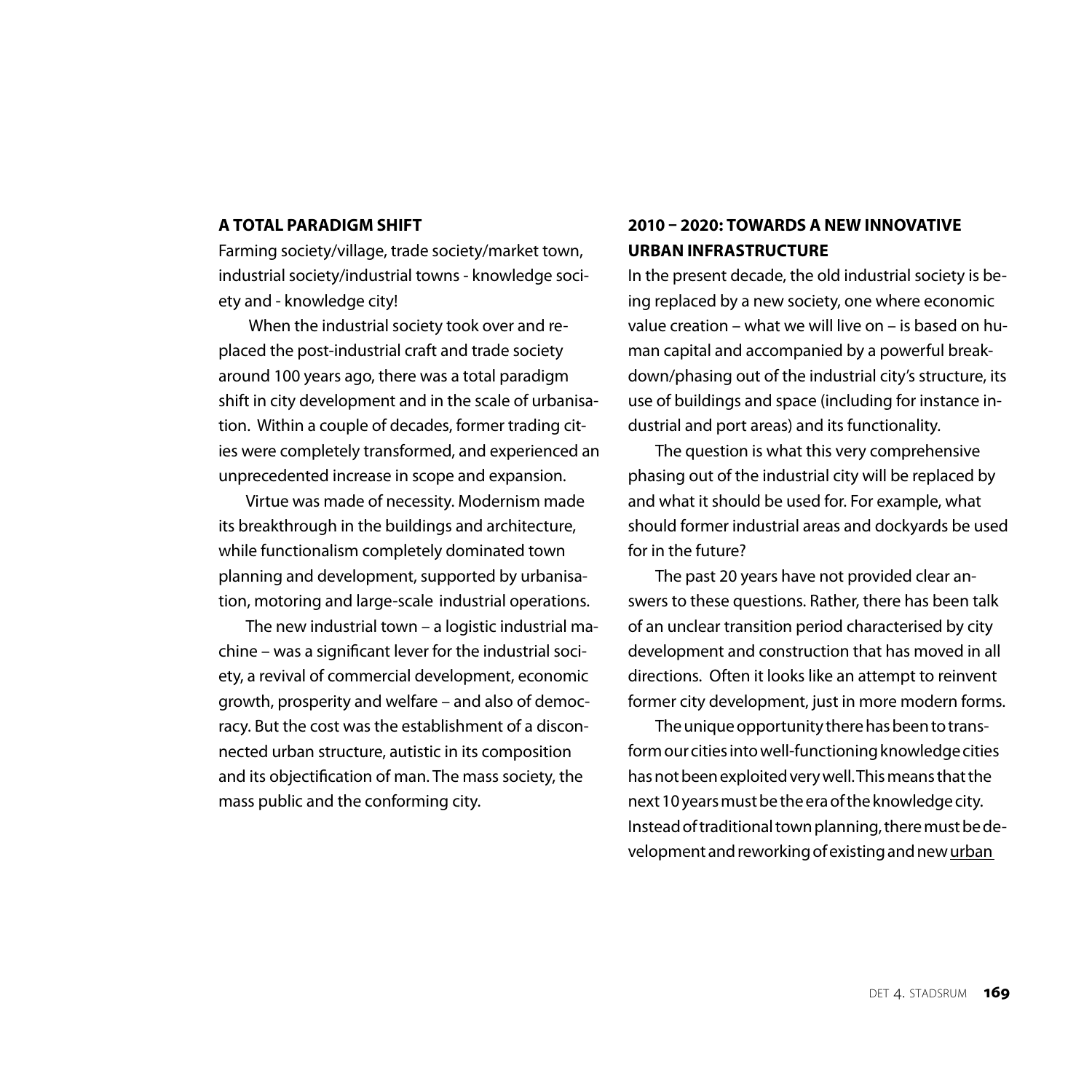resources in an intensive – and preferably experimental – collaboration between the city's users, citizens, business communities, institutions and so forth. A new innovative urban infrastructure must be created.

## **URBAN ENVIRONMENT AND CULTURE – A CITY FOR EVERYONE!**

 Through the two analyses discussed, in Malmö an attempt has been made to understand and interpret the new connection between knowledge society and city, between innovative commercial development and city quality.

Now in a new analysis, Malmö is focusing its attention towards more general human and social questions for the knowledge society and the city by putting particular focus on the 'city and culture'. This means a focus on the relationship between the city, social and cultural durability and diversity. What role does the city's construction, the design of the urban environment and the building stock and architecture play here?

This leads to questions about social cohesion, openness and tolerance, communities and representative democracy, as well as the individual's opportunity for expression in the city and urban environment.

In the same way that the first two analyses fo-

cused their attention on innovation in a commercial and economic context, the new project will focus on social and cultural innovation i.e. on the development of the new local community with space for everyone – and for use by everyone!

A development of cultural and social frameworks in the local community will contribute to including everyone in society and its development. This development is at the same time a sign of the mobilisation of human resources and skills in the local community, which will once again support economic innovation and growth - to the benefit of everyone.

The three analyses are therefore connected, in that they each in their own way contribute to promoting a totally supportive development. On the one hand, it promotes better economic and commercial innovation, the economic foundation for society and community, thereby supporting the cultural and social space and the inclusion of everyone in society. On the other hand, it supports social and cultural inclusion and innovation and also economic growth, because more people – and thereby a greater human capital – are used in the innovating force of the society and the business community'. Thus the social and cultural forces in society are mobilised to the benefit of the individual and of everyone.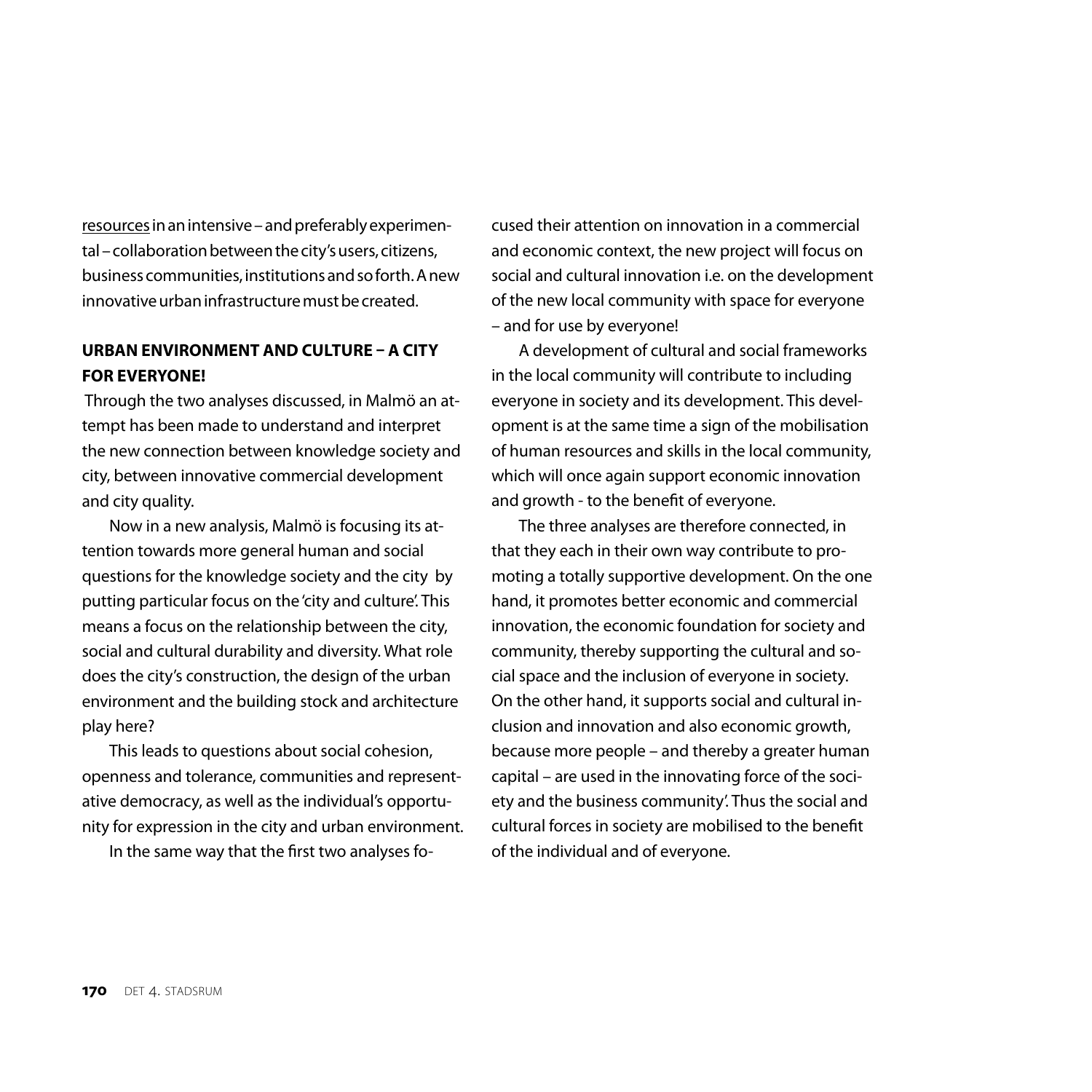#### **A fundamental AND RADICAL NEW CITY IMAGE**

On one hand, the 4<sup>th</sup> urban environment can be described as a natural development of the urban environment, a result of an increasing need for innovation, knowledge-sharing, the exchange of ideas and meetings across environments.

On the other hand, the 4th urban environment is a fundamental and radical new form of organisation in the urban space.

The city has until now – as a functionalistic and industrial logistical machine – been characterised as a spatial division of labour between disparate city functions, which have been separated in the urban environment by zones containing mono-functional units: a functionalistic and autistic city structure.

The individual parts of the city and functions have, so to speak, acquired their meaning and identity through demarcation.

The 4<sup>th</sup> urban environment is built on the opposite basis. It is not just about transcending, breaking down or opening up borders in the city but about abolishing them. Thus space for building relationships across the urban environment/structure is created.

The individual units in the city thereby achieve their meaning, legitimacy, identity and usefulness via their relationships –and thereby through the other units in the city that they are connected to.

The pivotal factor of the  $4<sup>th</sup>$  urban environment is therefore not each individual 'box' on its own, but the spatial, social, cultural, economic and extremely complex urban community of which they form a part. The individual unit only has meaning through the complex community and network.

When borders are dissolved and are replaced by relationship-bearing environment creation (the 4th urban environment), the relationship between the individual buildings and the urban environment also gains a completely new and radical character: they flow together creating a newly combined form of building and the urban environment. Christer Larsson and Per Riisom, March 2010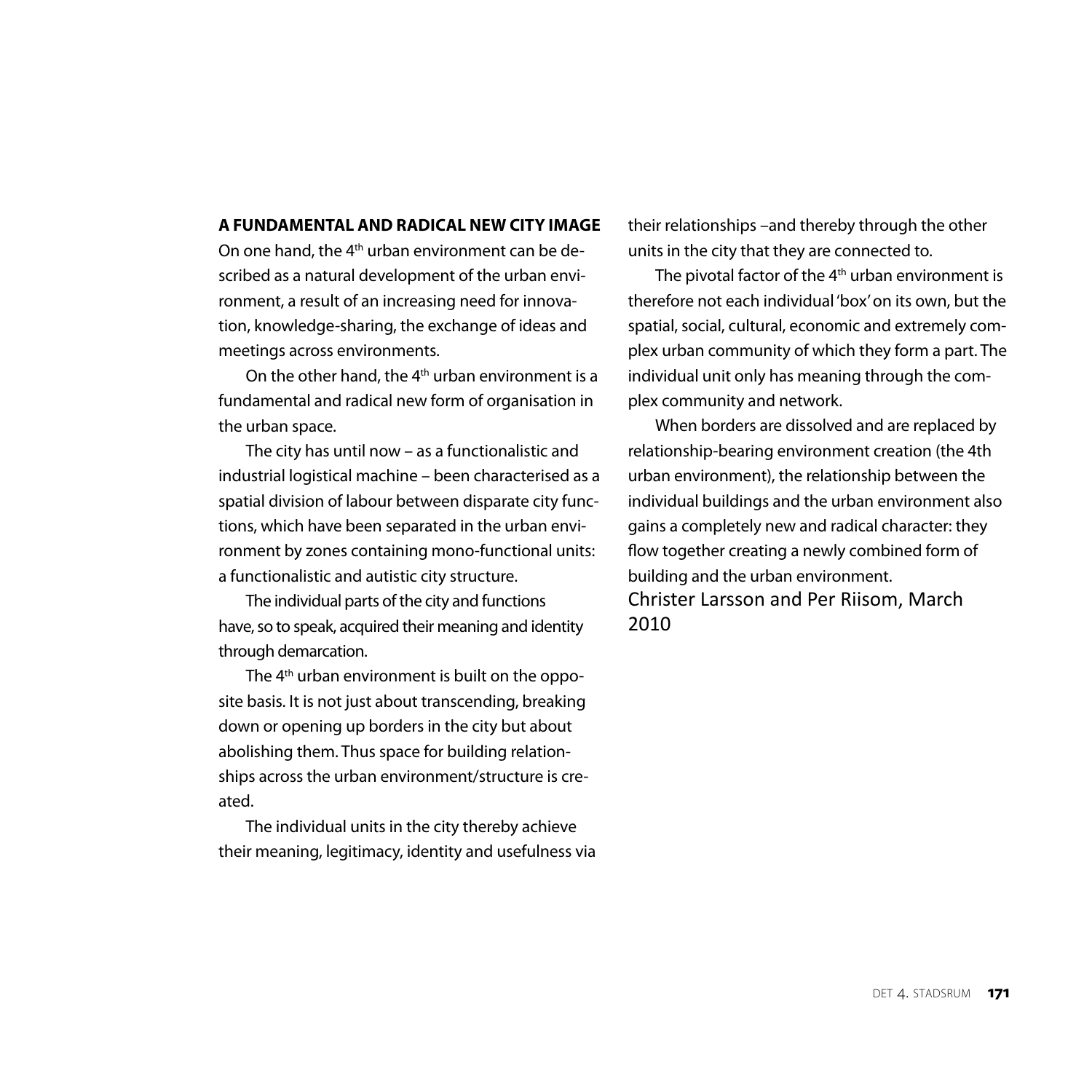# **UNIVERSITETSHOLMEN AND the 4TH urban environment**

Universitetsholmen is an area in Malmö that has enormous needs and great potential for developing the 4th urban environment. A number of localities have been marked on the aerial photograph of Universitetsholmen – existing meeting places, entrances, squares, street spaces, and so forth – which contain great potential for developing a number of general and efficient 4<sup>th</sup> urban environments. These are new environments where people could meet up and where new ideas for innovation could emerge. They could also serve to strengthen learning in institutions though the interaction between theory and practice that this makes possible.

Immediate examples are the quay area along K3, which could be used for educational activities and exhibitions.

The little square by the student house could be made into an attractive and vibrant meeting place and an information area for students.

The street space and quay area at the end of Orkanen's large foyer could be used and designed to support the university's activities.

The ground floors of several office blocks are currently empty. They are often used only extensively or not at all. They could be used as meeting places, information areas and idea generators.

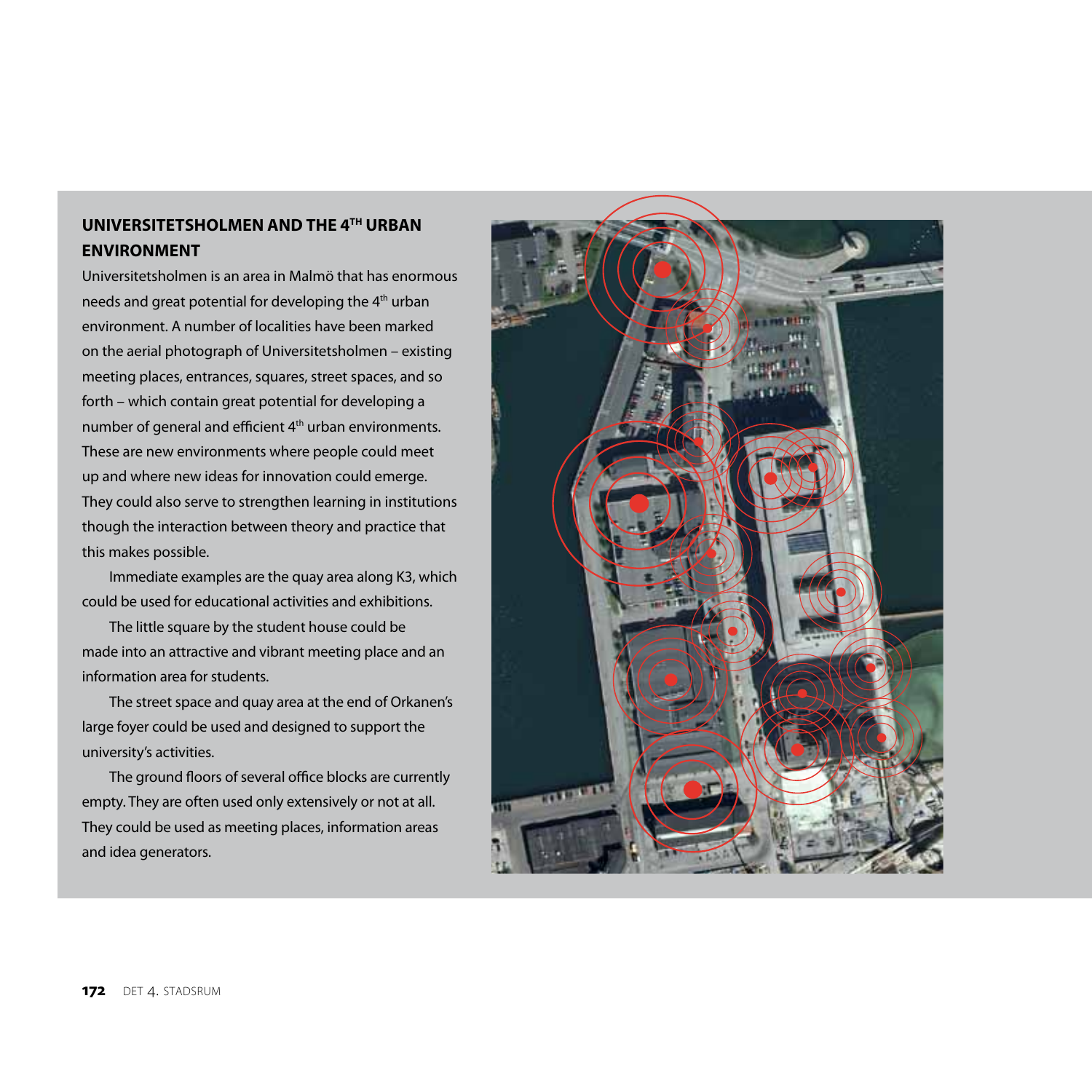There are several parking spaces and empty sites that could be suitable for various temporary uses, such as student accommodation in containers, general cultural activities, sports and events.

On the whole, all the ground floors of office blocks and educational institutions on Universitetsholmen, not to mention the numerous street areas and open spaces, together form a potential common market for the location of learning and innovation activities in institutions and companies. A flexible, exciting and complex super-space consisting of covered premises in buildings and open city areas, which can function as a new, dynamic and innovative space for learning.

This potential could be released through the building of an all-encompassing network between the authorities, administrations, institutions, companies, eating areas, information localities, students, teachers and employees, to name but a few. A super-network that, according to research on networks, would lead to an leap in knowledge-sharing, idea development, innovation, learning, productivity, revenue and so forth.

The construction of the 4<sup>th</sup> urban environment and a new super environment could be initiated through a campaign, whereby everyone wishing to be involved carried out a provisional trial design of the relevant ground floor areas and city space. This would be a development

supported by the municipality's administration in town planning, urban environment development, culture and education.

The  $4<sup>th</sup>$  urban environment – and the new super environment – can thereby be perceived as a completely new hybrid urban environment form, interwoven from the four dimensions of culture, education, network and physics (buildings/urban environments). A cohesive and integrated urban landscape with significant deployment flexibility in a changing deployment pattern, which is constantly transformed and finds ways to express itself through the activities that people, institutions and companies perform.

The  $4<sup>th</sup>$  urban environment and the new super environment are a combination medium for relationships and new knowledge, an interrelated complex model of human, social and urban capital.

#### **Literature**

Innovation in the making, Lotte Darsø, 2001,

Rammer for kreative erhverv i København, Imagine, CBS, 2005,

Cultural planning, Evans Graeme, 2001,

The rise of the creative class, Richard Florida, 2002,

The creative city, Charles Landry, 2002,

- Selvdannelse og socialitet, Lars Hammershøj, 2003,
- Culture, creativity and spatial planning, Klaus Kunzmann, 2004,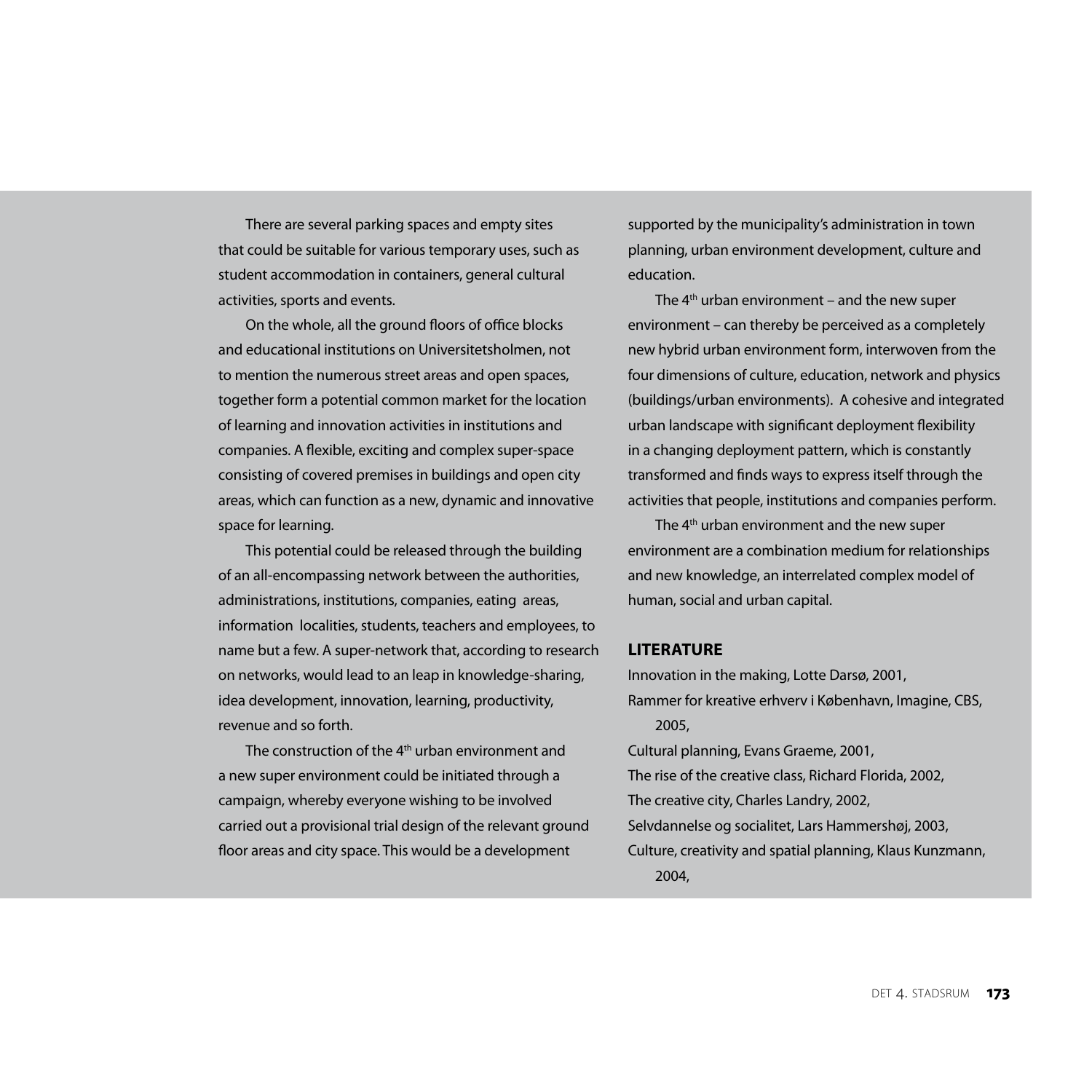Transforming Barcelona, Tim Marshall, 2004, Social samhandling og mikrosocialogi, Erving Goffman, 2004, Europe in the creative age, Richard Florida, 2004, Norden som global vindermodel, Nordisk Råd, 2005, Creative Spaces, et udviklingsprojekt mellem London og Toronto, Evans Graeme, 2006, The art of city making, Charles Landry, 2006, Social kapital, Svendsen og Svendsen, 2006, Knowledge cities, F. Carrillo, 2006, Temporary urban spaces, Floridan Haydn, 2006, Wikinomics, Don Tapscott, 2006, City revolution, 2007, Civilisation 2.0, Tor Nørretranders, 2007, Stadsregioners udviklingskraft, Carl-Johan Engström, 2008, Pædagogikkens placeboeffekt og selvdannelse, Lars Hammershøj, 2009, Creativity as a question og bilding, Lars Hammershøj, 2009, Experience city.DK, Kiib og Marling 2009.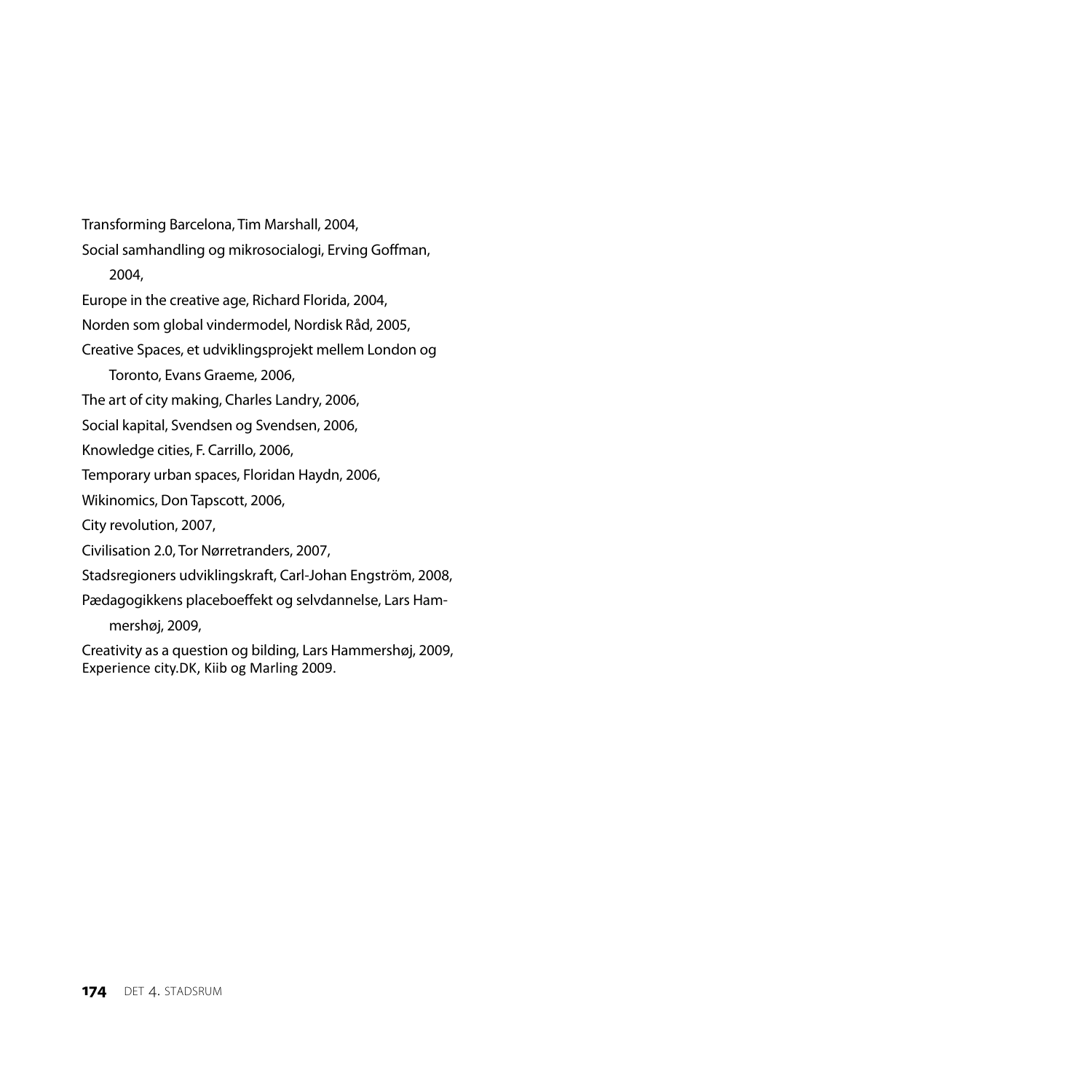# **2. SUMMARY: THE 4th URBAN ENVIRONMENT AND VALUE-BASED CITY DEVELOPMENT**

This chapter is a summary of the main results of the pilot project and also describes a number of new concepts such as social and urban capital, the urban business plan, new urban infrastructure and durable city development in the knowledge city and, in particular, the 4th urban environment and value-based city development.

Value-based city development is implemented using a new method: value analysis of urban environments. This method of analysis is applied to a number of urban environments on Universitetsholmen. The conclusion is that this method is relevant and workable and can lead to definitive suggestions for projects and other initiatives in the urban environment.

The 4<sup>th</sup> urban environment is described as a new multifunctional and expanding urban environment, which would be of particular significance for promoting knowledgesharing, innovation, product development and economic growth in companies and institutions, but which also has a broader significance in the sense of contributing to an improved cohesion in society and social and cultural development and growth. The 4<sup>th</sup> urban environment differentiates itself in principle, but not necessarily in practice, from the 3<sup>rd</sup> urban environment, which is a traditional urban environment – market places, streets and town squares – and which is specifically a medium for humanistic values. Two workshops have been held

with participation from a broad circle of interested parties at Universitetsholmen. The conclusions are that there is support for developing Universitetsholmen as a knowledge city district, and for implementing a number of concrete measures in the urban environment.

#### Contents:

Introduction

Malmö High school – a role model for the knowledge city Value-based city development - the Platform Urban capital The 4th urban environment Durable city development – the shrinking city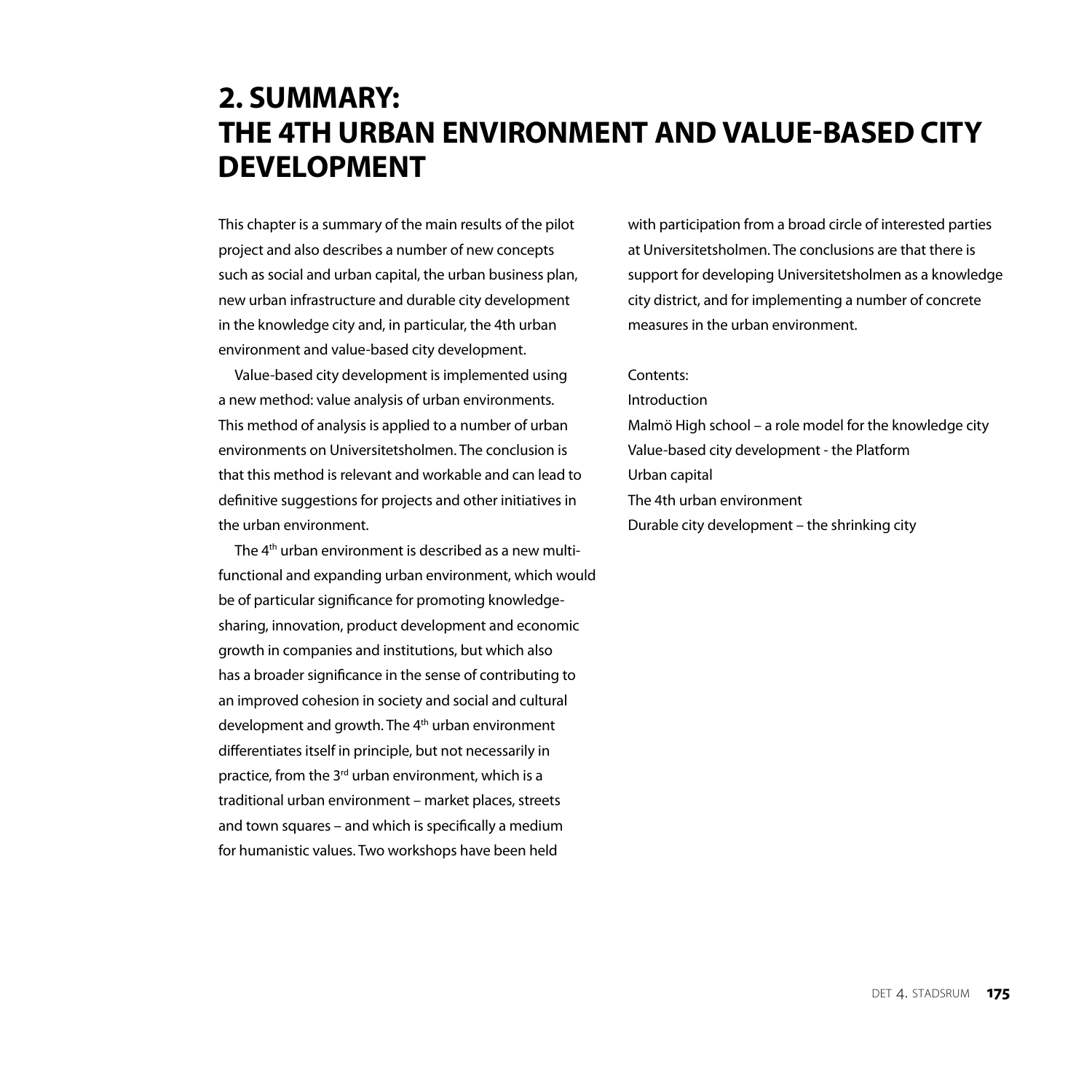

# **2. SUMMARY: the 4th urban environment. and value-based city development**

## **2.1 Introduction**

This pilot project concerns a value-based approach to the development of Universitetsholmen as an attractive and innovative district of Malmö. It is about further developing the city environment, buildings, companies and institutions.

The pilot project is a continuation of the Platform (Malmö, May 2008), but in a specific city area: Universitetsholmen with its surroundings (See map). The objective has been to transform the Platform's thesis about the knowledge city and value-based city development into concrete and practical application on Universitetsholmen, with Malmö University as the focal point.

The pilot project will identify specific initiatives, projects and other conditions, such as organisational ones, on Universitetsholmen, which may involve several players and which will result in the desired development outcome.

The idea is that the experience gained from Universitetsholmen can then be applied to other areas of the city, such as Vestra Hamnan and the Möllevångs quarter, or for the development

of companies and institutions such as Malmö High school and the Media cluster. The project's experiences can also be applied to both public and private organisations such as Malmö City or Skanska, which are also involved in Universitetsholmen.

Along the way the pilot project has been used as the basis for a number of presentations and discussion papers for municipal committees and building companies in connection with larger city development projects at the university etc.

The pilot project will test the Platform's thesis about the knowledge city, and will contribute to developing practical work and methods of analysis that can be applied to the development of knowledge city environments. The pilot project thereby builds on the so-called search-learn process and has therefore been amended several times as it has developed. The pilot project has come to act as a sort of laboratory for experimental city development. The significance of a value-based approach to city development is confirmed by the pilot project. The same goes for the significance of individual building design, where the application and location have proven to be critical for the city's power for innovation. A similar approach applies to companies and institutions.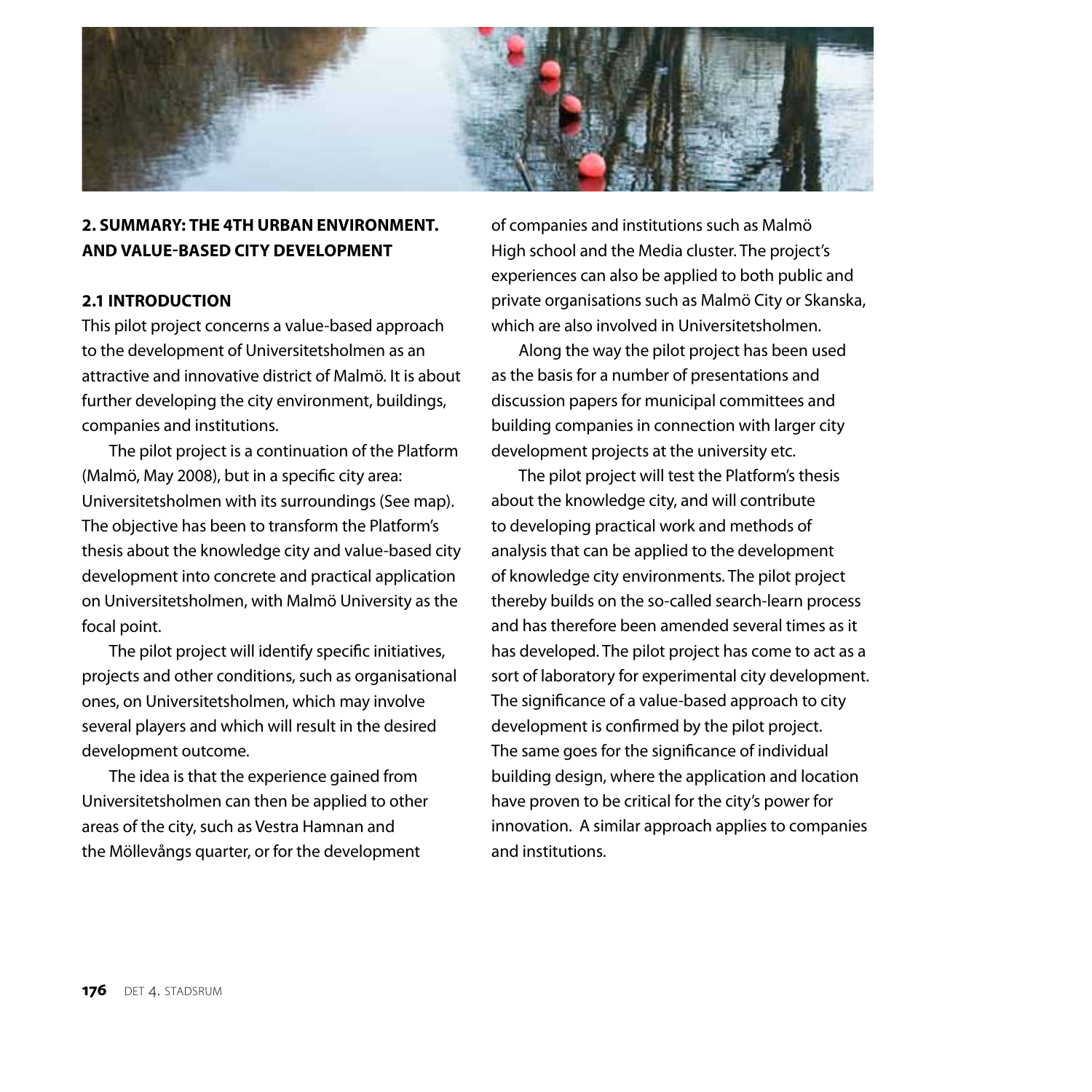## UNIVERSITETSHOLMEN MED OMGIVNINGAR

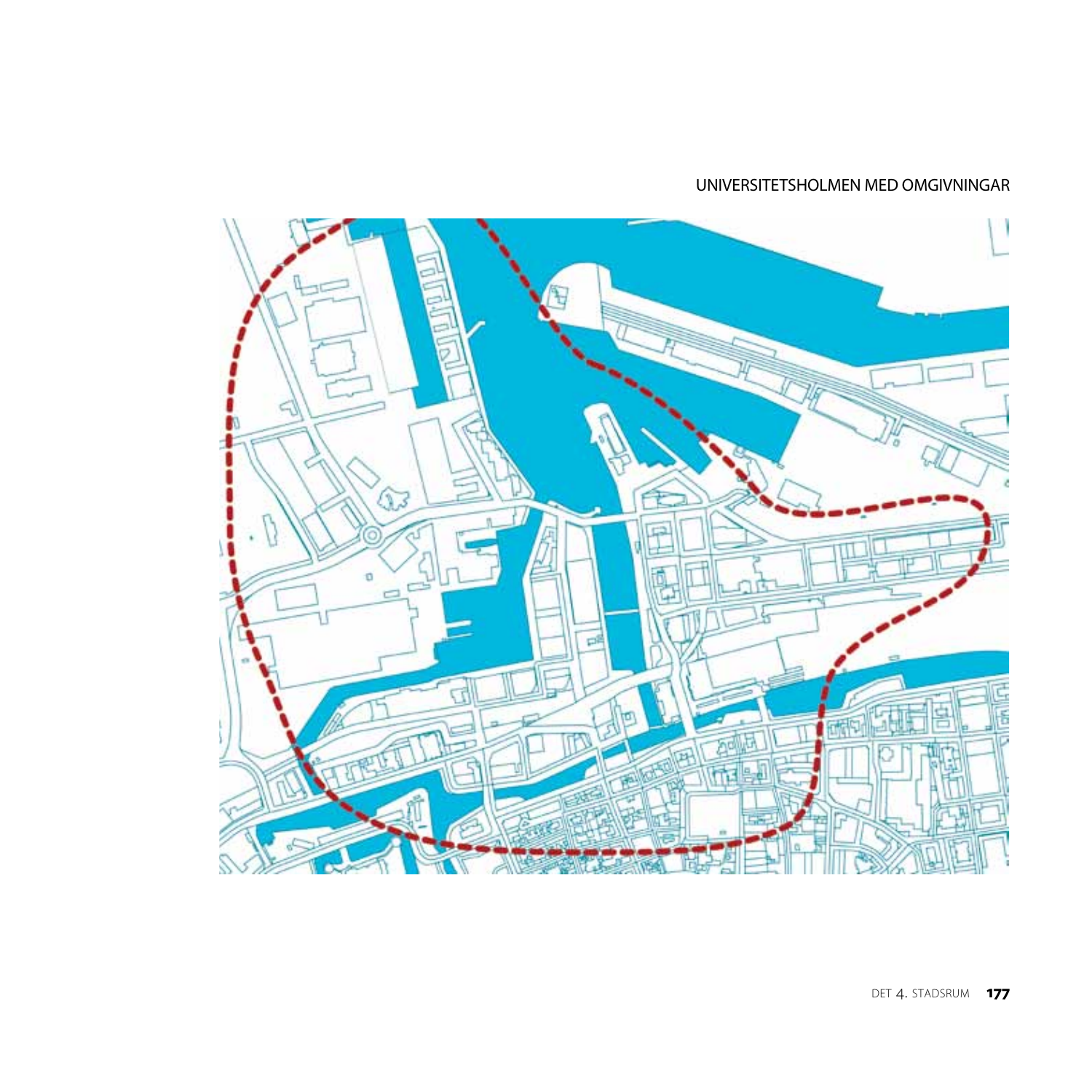The pilot project has generally led to a better and deeper understanding of the knowledge city, its various aspects and its internal connections.

This improved understanding is also relevant, for example, to: urban capital, social capital, the connection between the two forms of capital, valuebased city development and the connection between the knowledge city's three dimensions: culture, appeal and innovation.

The pilot project has in particular brought clarity to the so-called 4th urban environment. This is a new element in the knowledge city that is perceived as an expansive urban space, one which will be of great importance for city development in years to come.

Finally, the pilot project has in its present form been the basis of two workshops, which are also mentioned in this document and which were attended by a large number of partners and parties connected to Universitetsholmen.

# **2.2 malmÖ university – A ROLE MODEL FOR THE KNOWLEDGE CITY**

## **A role model**

Malmö University has a unique significance as a role model and driver for Malmö as a modern international knowledge city – and is also a role model for the many companies and institutions that will act as innovative and creative businesses – both in terms of organisation and in terms of the city itself and the use of its buildings.

It is not only the university's specific significance as an institution for education and research that is important. It is of course critical and of great importance that the university has a foundation of progressive ideas that focus on the interaction between the surrounding society and all the people, companies and other entities in it.

But there is two other conditions that are just as critical!

## **Relationships**

One of the conditions consists of the many partnerships, and other relationships, that during its years of activity the university has built up in the surrounding society with a wide range of parties: companies, municipalities, knowledge city environments, associations, citizens etc. The list goes on and this is of great significance also in another way; it is indicative of the spontaneous, citydeveloping forces that exist in Malmö University – and in all other institutions and companies – and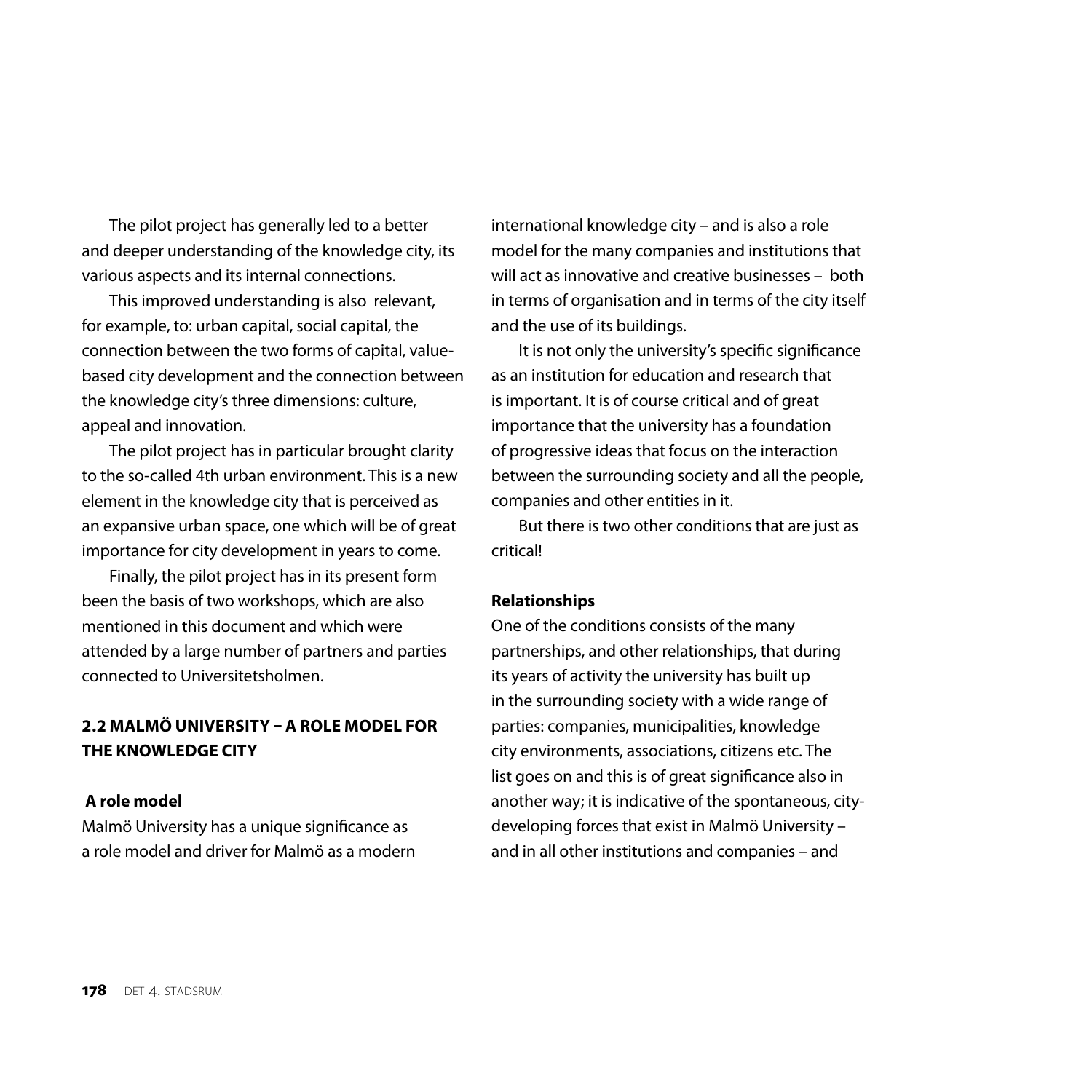which represent a form of company-specific life force.

These life forces, these autonomous urban powers, so to speak, these comprehensive network forms that emerge around innovative organisations are worth their weight in gold! And they are of course extremely valuable for city development and for the development of the local community; it is essential that town planning, design of urban environments, construction and other types of management understand how to work together with these autonomous forces and do not put obstacles in the way of them forming and functioning.

Here, functionalistic planning with its need to sort, classify and set up functional boundaries in the city structure plays a less desirable role. Often this type of planning only limits the development of autonomous urban forces and, in the worst case scenario, prevents them altogether. Town planning must be designed in such a way as to recognize, promote and take advantage of these forces in the interests of society, the business community, institutions and citizens.

#### **The connection between social and urban capital**

This relates to the specific connections between social and urban capital. As is well known, social capital is the value of networks between people, companies, institutions etc. And if all the players are included, these networks help promote the ability of society, the institutions and people to make the most of their creativity, to be innovative and to create economic, social and cultural value.

The network contributes to creating a mental space, which forms the foundation of the physical space (in that context) and this physical space is a physical framework for the creation and functioning of the social capital. Social and urban capital are different forms of capital, but they support each other and are the prerequisite for each other, and they require conscious support and effort.

#### **Mental value**

The other condition with regard to the significance of Malmö University lies on the mental level; it contributes to the story of Malmö and provides meaningful symbols that trigger pride in many people. It acts as a genuine security for the future and is indicative that good development is on the way. 'Faith moves mountains' as the saying goes, and Malmö University is both a faith and also a mountain that is on the move and is moving Malmö into the future.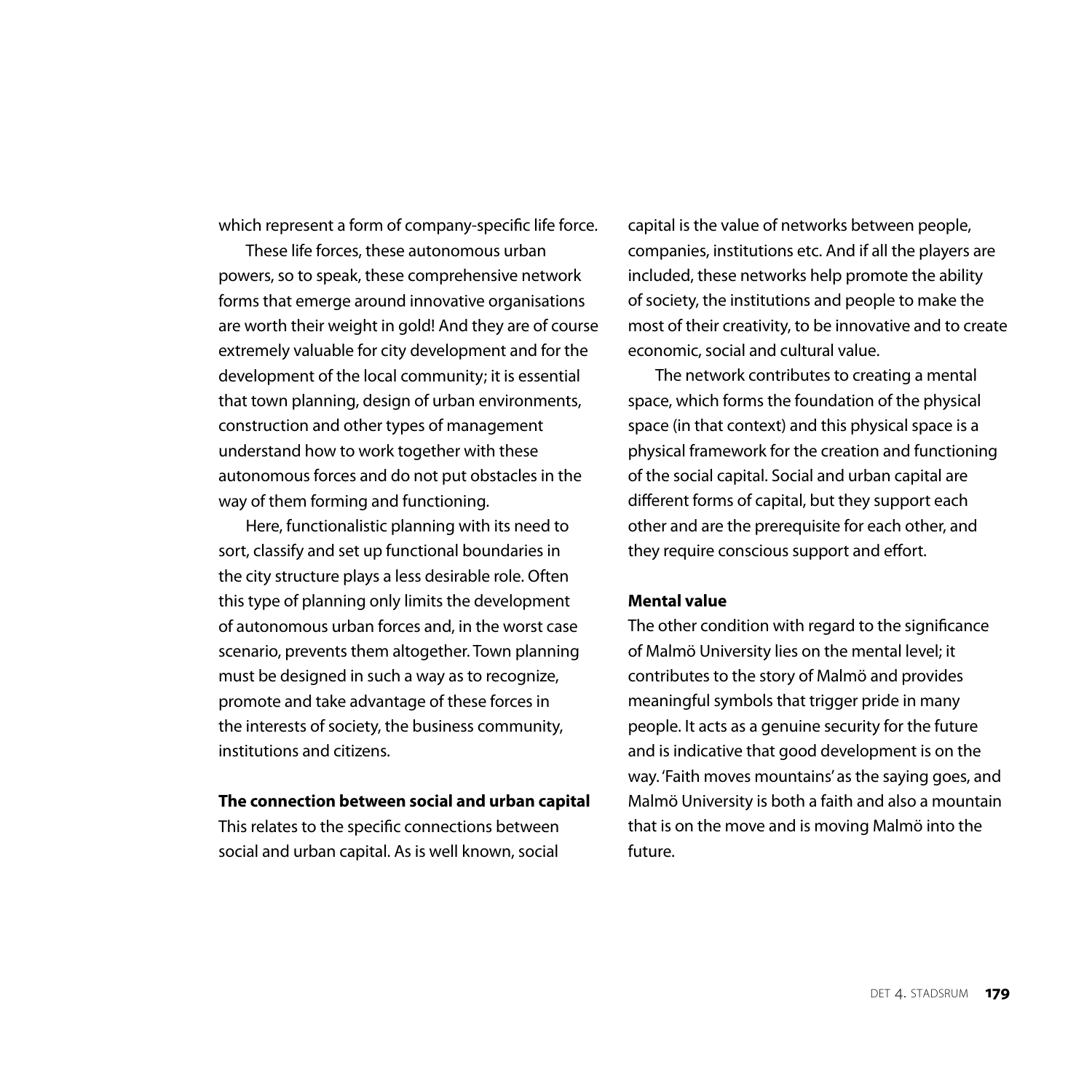#### **UniverCity of Malmö**

Malmö High school lies right in the heart of everything: 'Right in the centre!' How Malmö University "manages its money" in years to come is therefore crucial.

Not least, the form for the further physical design of the university is critical. Should the university be developed as an urban campus or as an institution which is integrated into the urban environment and connects with all the city's players? In this context you could look to the University of Norrköping, which is a type of "spaghetti" university, based in a large number of older commercial buildings around the city centre.

The university has a natural requirement for inner calm, inner dialogue and a sensible operation and

operating economy, so it is necessary to find a new balance between the inner and outer considerations in the society-engaging and society-changing Malmö University.

Just as urbanism – the urban resources and the urban capital – plays a major role for companies, these urban conditions are also critical for the university. And a new balance between the inner and outer world must guarantee the university a suitable share of the urban capital's value so that it supports the university in its core activities.

### **Urban business plan**

As mentioned previously, Malmö High school is in many ways a pilot institution as far as these questions

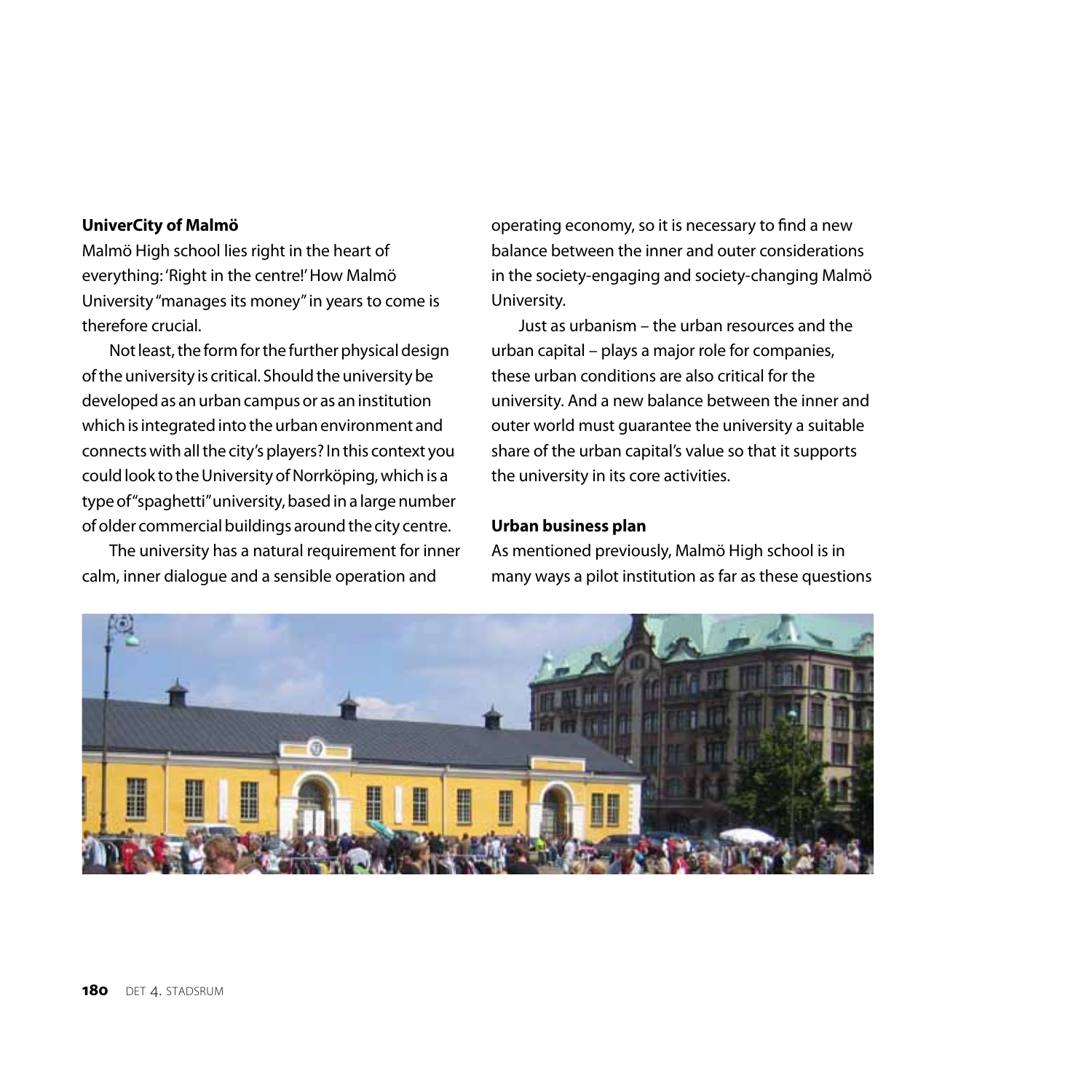are concerned, and it would be appropriate to draw up a detailed account of this, one which could form the basis for allowing the university's business plan to contain a strategy on how to take advantage of the urban resources and the urban capital. In addition to this, an account could also be drawn up of the scope of urban capital in the university, with an estimate of the potential urban capital.

# **2.3 VALUE-BASED CITY DEVELOPMENT**

## THE PLATFORM

The illustration given here describes a model of the thesis about the knowledge city, as presented in the Platform of May 2008.

This model of the knowledge city does not ignore the well-known and more traditional city aspects

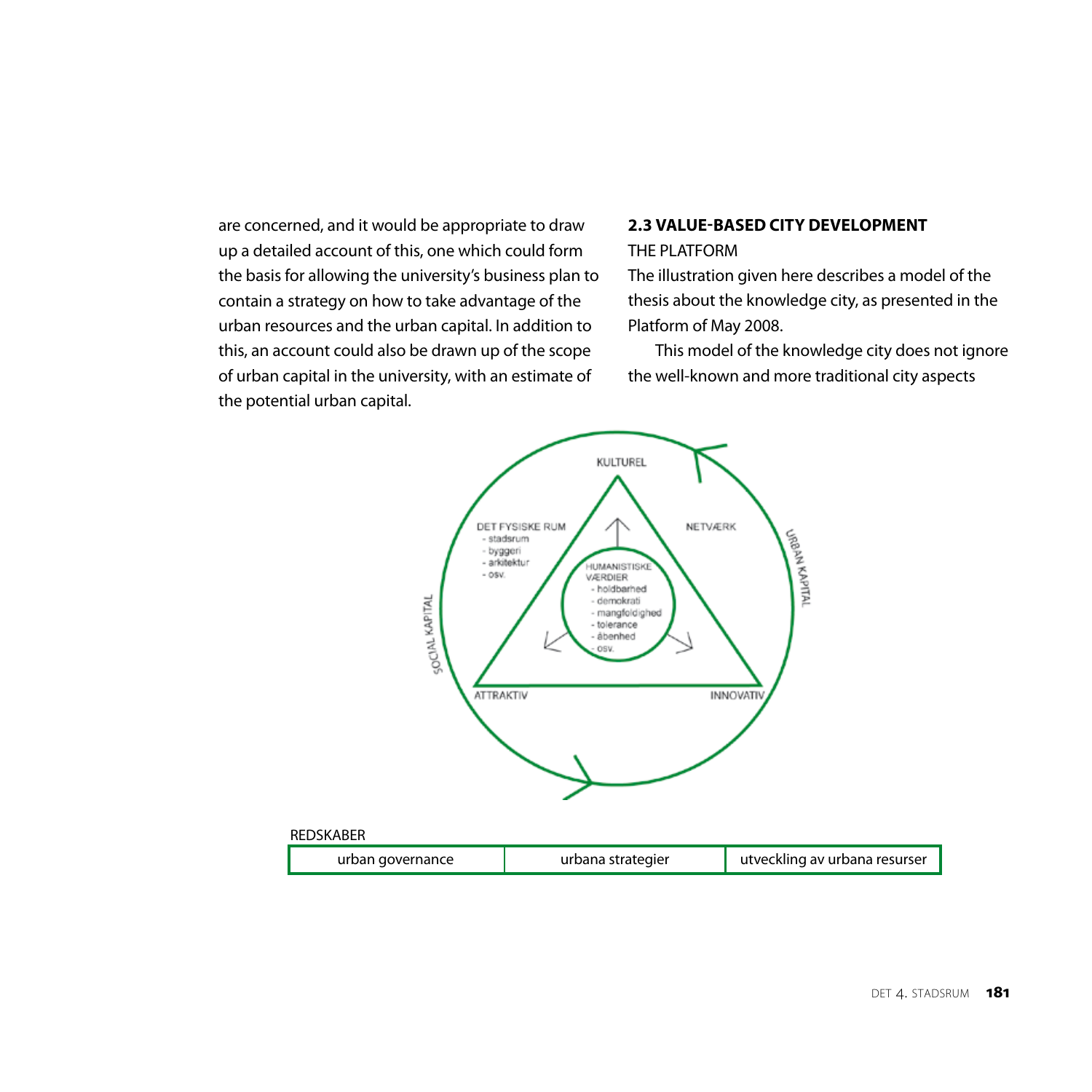and projects, such as traffic conditions, location of housing, environmental conditions etc, which still remain important. On the contrary, the model simply adds something new, namely a range of humanistic values, three new dimensions, new tools for city development and the concepts of social and urban capital.

## **Humanistic values**

If you had to highlight the central point in the new approach to city development in the knowledge society, it is probably the central significance that humanistic values should have on city development and planning. Values have naturally played a more or less prominent role in city development over the years. But in the knowledge city, it is humanistic values in particular that are the focal point. They must create the basis for city development and construction, for the public environment and other conditions in the city. But there is more to it than that. The urban environment must communicate these values to people when the city is being developed, the urban environment is being designed or construction is being carried out.

Is value-based city development not reactionary? Do values not trap people and restrict freedom of

movement? Not when we are talking of humanistic values such as diversity, openness, tolerance, social inclusion, respect for the individual, for community, for democracy and for folk culture, etc.

Humanistic values are perceived as liberators and as drivers for a democratic development of society, which has been a characteristic of healthy Nordic societies. The goal therefore is that those values characteristic of the Nordic social model should also in a systematic way form the foundation of city development and development of the local community.

If you join the current debate on the innovation society, the attractive city and the meaning of culture in relation to the local community's development etc, you will discover that humanistic values are highlighted as a common basis for the development of innovative well-functioning and people-friendly cities and societies. This is the approach used for the pilot project on Universitetsholmen.

#### **Value analyses of urban environments**

When you want to use humanistic values as a basis for city development etc, you have to develop practical working methods and test them through practical analyses. This is what has been done in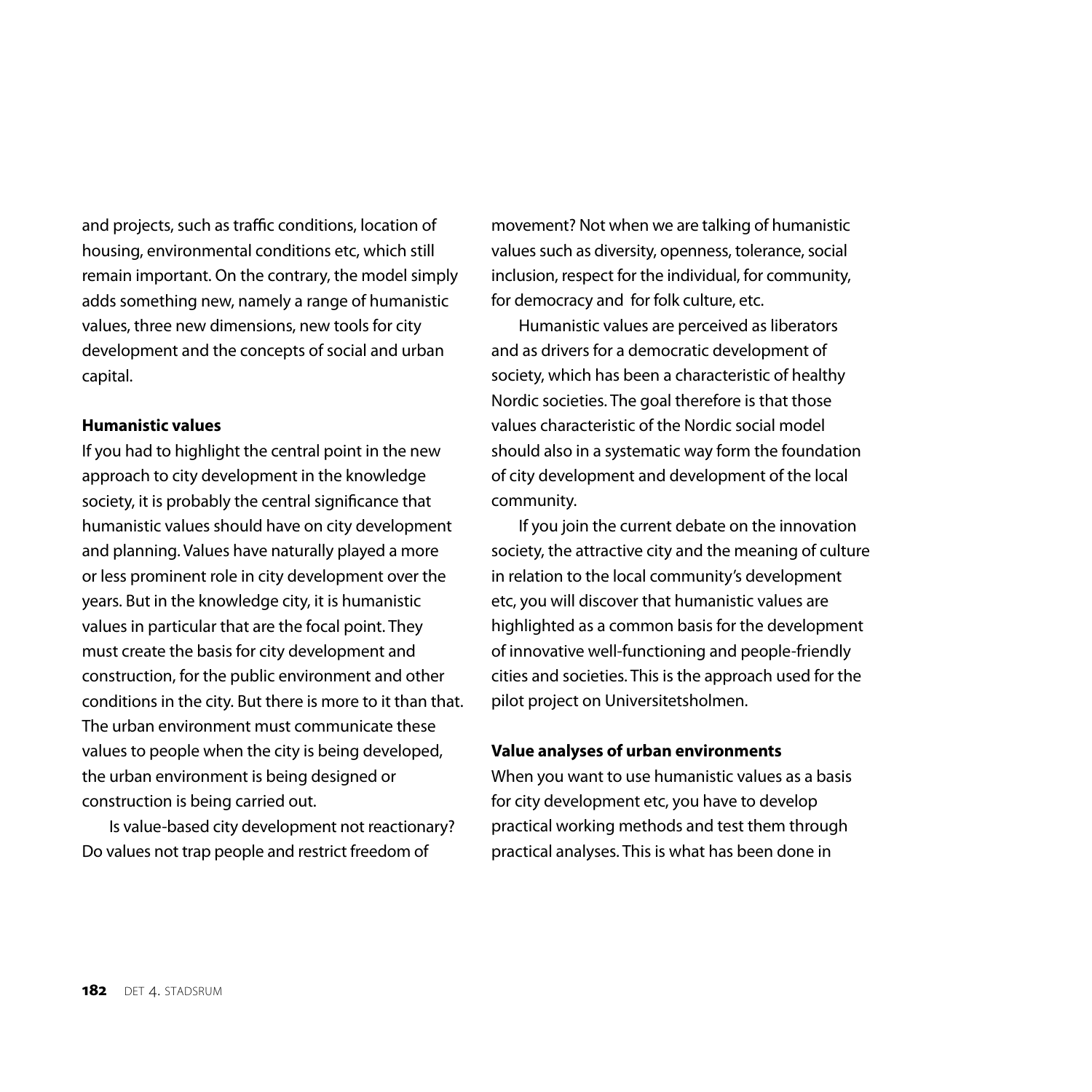this pilot project and this is what is described in this publication.

The pilot project tests what you could call the value analysis of the urban environment. The aim of these value analyses is to describe to what extent humanistic values are evident in a range of urban environments at Universitetsholmen, and to evaluate what could be done to strengthen these values through specific urban projects and other initiatives. The value analyses are described in appendix C of this report, while specific urban projects and other initiatives proposed are provided in chapter 4.0.

Two examples of value-based city development should briefly be mentioned.

The first is BO01 in Malmö. On a warm summer's day it feels like a real human Eldorado. People from all walks of life, of all colours, cultures, ages and sizes gather here to enjoy an attractive urban space and to be sociable. A meeting place for everyone! The Rambla and the urban space along the coast is designed as a generous and attractive urban environment. This is seen, for example, in the spacious arrangement, architecture, furnishings and use of materials.

The other example is the city squares of Barcelona. It is clear here that the aim with these has been to promote democracy, a social ambience among people and urban life following years of dictatorship and suppression (particularly in the urban environment). This is why many of the city's squares are laid out as open, empty urban spaces without any significant constructions or thematic design. They are to be filled with people, a social ambiance and activity.

The great challenge for city development of the future is of course that of how can humanistic values specifically be expressed in the city's structure, urban environment, construction, architecture etc? How should the urban environment be designed, constructions built, architecture created, etc?

These questions lay the foundations for an experimental and tested city development in the years to come.

One of the areas where humanistic values have to make their mark is in the so-called public spaces, the traditional urban environments (the 3<sup>rd</sup> urban environment, cf. below).

## **Three dimensions**

Humanistic values must be evident in the three dimensions of the knowledge city, which are cultural ambiance, attractiveness and stimulus to innovation.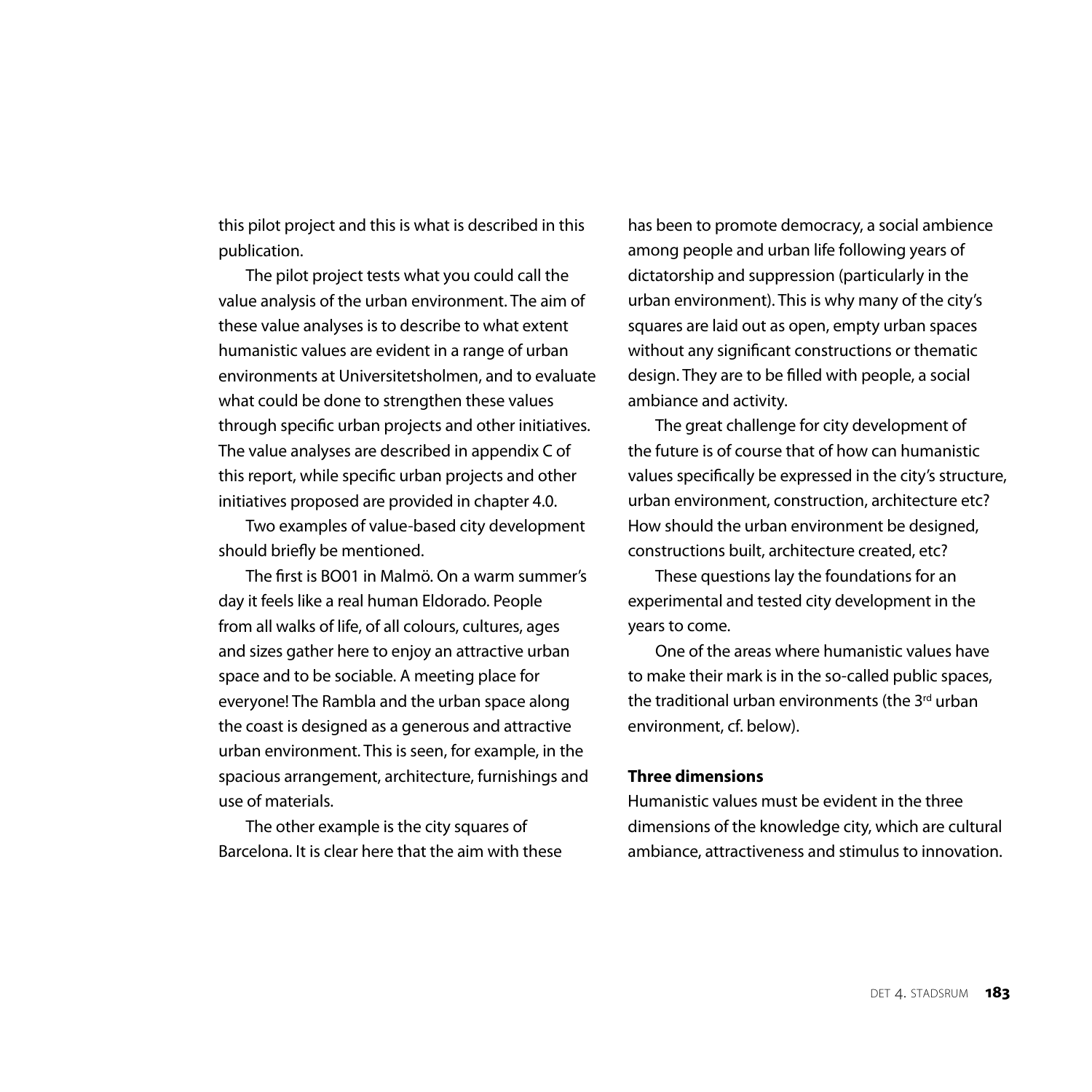The emphasis of these three dimensions is a result of studies of the various 'schools' of city development and the innovative society. And the model for the knowledge city thereby builds on a fusion of these schools into a common model.

Cultural ambiance is about people being together, about life in society and common behaviour, which should be dominated by respect, generosity, mutual recognition, also by 'the others', and by social inclusion, social cohesion and democracy.

Culture is therefore not so much about cultural institutions or organisations, but more about people, and about the atmosphere that is created in the urban environment promoting relationships and togetherness.

An attractive city is concerned with creating a good climate for people in general and an appealing urban environment. It is about wanting to be in the urban environment and to spend time with people. The prerequisites for such a space include socially-mixed city areas, unpretentiousness in building design, inviting urban environments, usable free spaces and people-oriented spacious architecture. Adaptability and variability!

Stimulus for innovation focuses on promoting

creative development and innovation in all contexts, both in a commercial context (the business community) and in the cultural and social context. It is about developing an innovative local community and urban environment, which supports people's self-development, innovation and thereby growth, wealth and welfare.

The innovative aspect can be realised in the local community in at least two ways. Firstly, in the actual urban environment itself in the form of multifunctional meeting places and urban spaces, as well as in relationship-building transitional zones between private and public space forms and areas (the 4<sup>th</sup> urban environment, cf. below) and in the creation of networks between all players, people and interested parties in a given context (cf. social capital below).

#### **The tools – development of urban resources**

The model for the knowledge city (above) shows three sets of tools that have a bearing on the knowledge city. These are urban governance, new urban strategies and urban resource development. The Platform provides a further description of these as they will not be described further here.

However, a number of examples can be provided as to the contents of this 'toolbox'.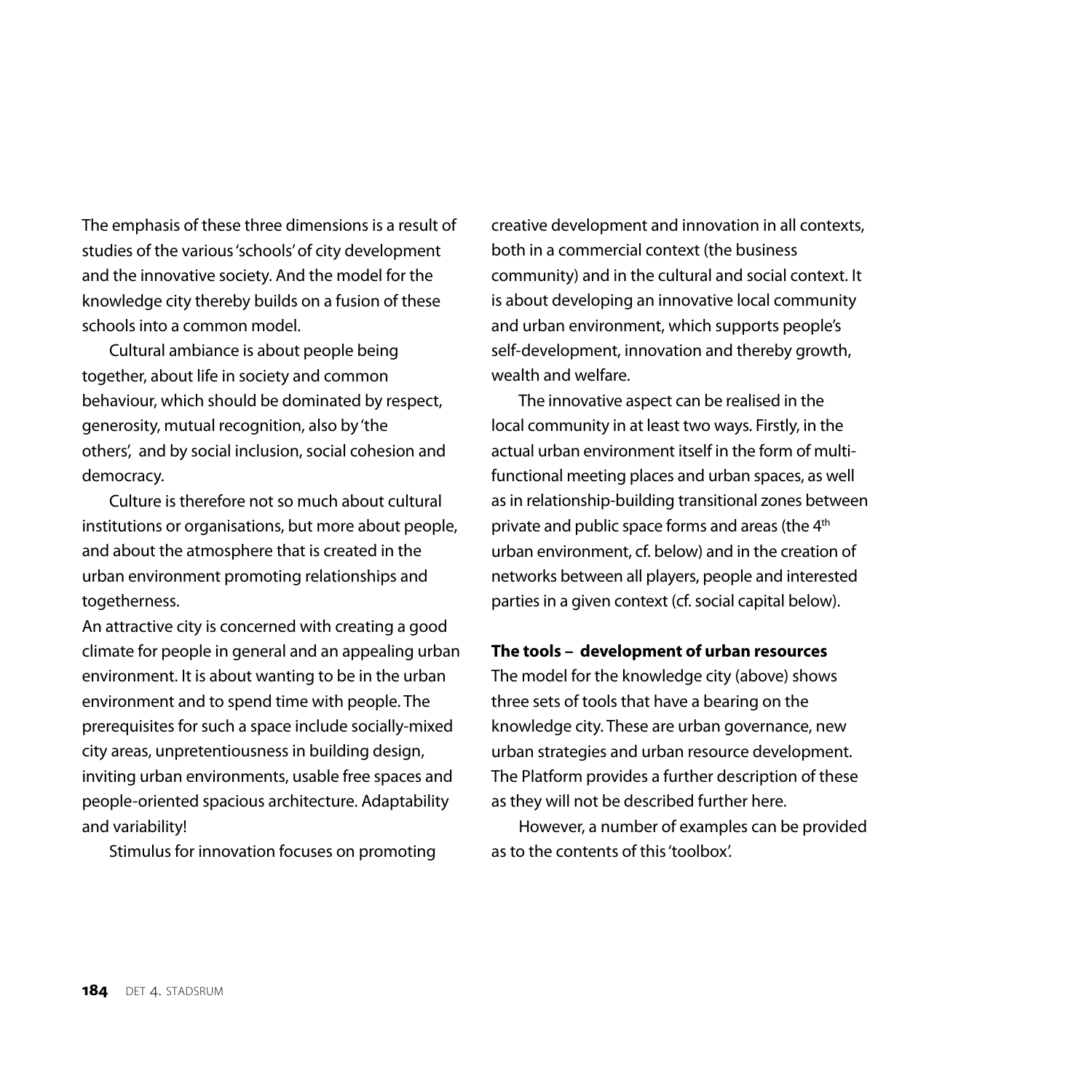Urban governance includes the creation of new partnerships and the establishment of new forms of citizenship. New urban strategies include subject areas such as tolerance, innovation, culture, etc. And urban resource development looks at urbanity itself as a growth medium and thereby also the spontaneous forces that act here as a tool for city development. Productive urban forces that can be set free and utilized. The urban resource approach therefore represents an alternative, a supplement or a challenge to traditional functionalistic town planning.

#### **About social capital**

The creation of networks is, as was mentioned previously, a significant aspect both of the knowledge society and of the knowledge city, as it promotes knowledge sharing, innovation and thereby growth, wealth and welfare. Well-functioning networks also promote a well-functioning society, social cohesion, the social integration of population groups and other overall objectives for the development of society.

The discussion of tools forms a significant part of the practical design of the knowledge city, which will be specified, tested and developed in the next phase of Universitetsholmen as a knowledge city. This contains, among other things, an interim phase of city development, instant city development, situationism and campaigns.

The value of this network creation is taken to be social capital, which is claimed to be a characteristic of Nordic societies, and an explanation as to why they are trusting, well-functioning, democratic etc.

When in a given context, individual people and small networks, e.g. in one area of a city, are put together into one large (nearly all)-encompassing mega-network, a quantum leap occurs, a shift to a higher level, in relationships, creativity, innovation, economic efficiency and growth, in social cohesion, social integration etc. It is why the creation of a mega-network is a significant component in the development of the knowledge city – also for Universitetsholmen.

## **2.4 Urban capital New recognition**

The pilot project has led to the recognition of a new type of capital connected to urbanism, one which can be described as the value of urban resources: urban capital.

There is clearly already an existing and very effective force that permeates both city development and the decisions made by companies, institutions,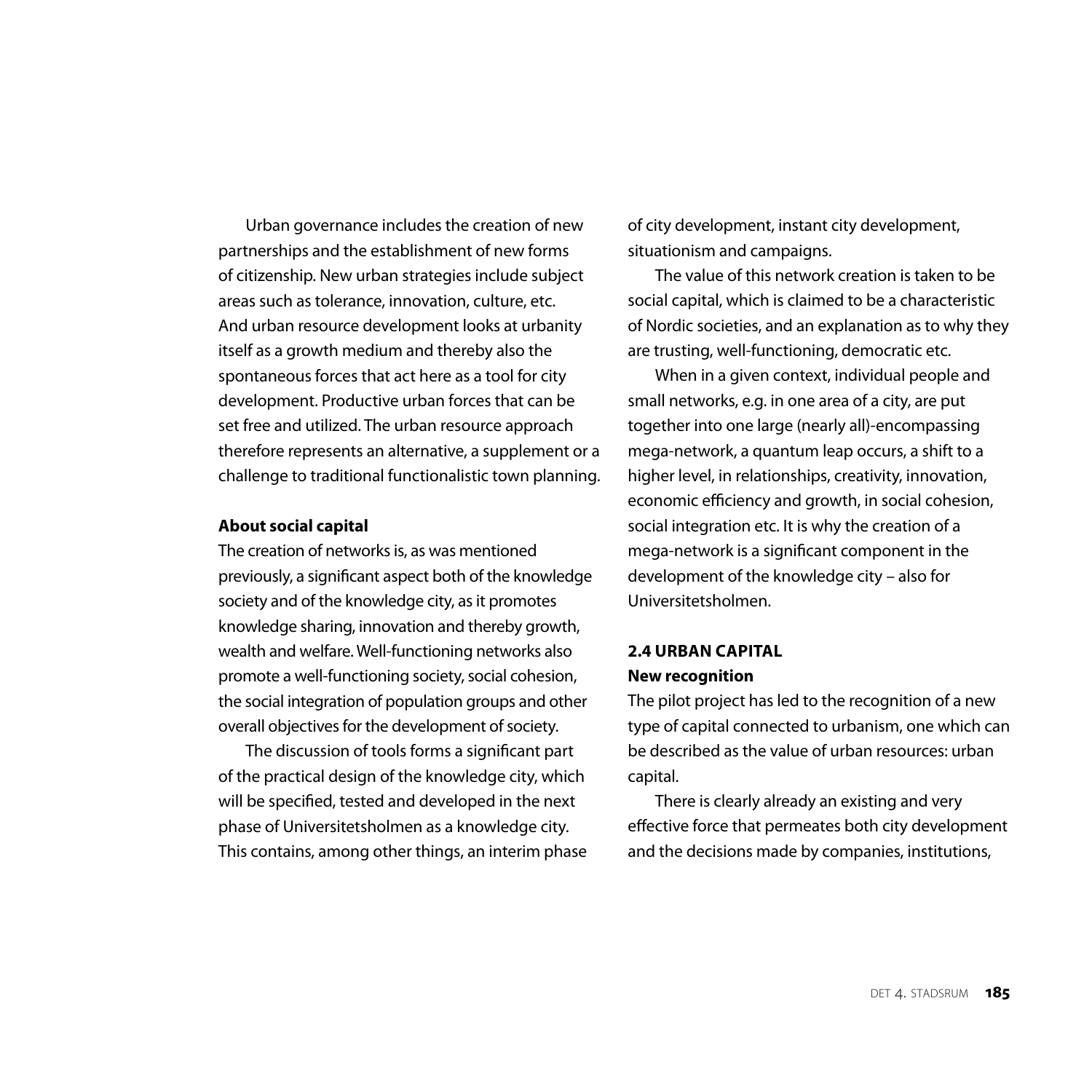organisations, municipalities and others when making a decision on location, property extension or sale or other such dealings concerning land. It permeates property prices, property negotiations and the use of land.

This force – the urban capital – is only partly acknowledged and really only on a pragmatic or practical level. It is tied up with the benefits of location in the city structure, i.e. the individual decision maker specifically evaluates the pros and cons of this or that location and the associated qualities and facilities in the surrounding city environment. But as already mentioned, such considerations are often made in a practical sense and are then finished - and they are then forgotten once the decision on location has been made.

Nevertheless the question does not form part of more fundamental or strategic considerations, i.e. the question is not subjected to thorough analyses or evaluation. And that means that no fundamental decision will be made as to the principal significance. The pragmatic decisions concerning this vital question often fall into banal yet useful questions regarding the location and how it relates to more traditional needs, such as whether there is good road access, whether the plots can be purchased, whether generous parking is

available, whether buildings can easily be extended or tenancies reduced, whether the rent is low and other similar features of a location.

There are no long-term evaluations or analyses made as to which location features will be significant for a company in the long run.

Maybe retail, tourism and other such businesses that deal with the general public are areas where such considerations lie closer to the surface. And which you can learn something from.

Such considerations do not take place in any extent that has significance or practical effect on many of the crucial parties affected by the location – or in city development. Nor for the planning authorities, whose mindset and independence are set in the functionalistic town planning tradition, nor the building companies that build for businesses and similar customers on market terms, nor for the estate agents who sell properties, nor the property developers and architects, does the actual existence of urban capital seem to play any role.

#### **Unacknowledged insight**

The pragmatic decision concerning the location situation is indicative of a pre-conscious state, but as anumber of dynamic leaders of innovative companies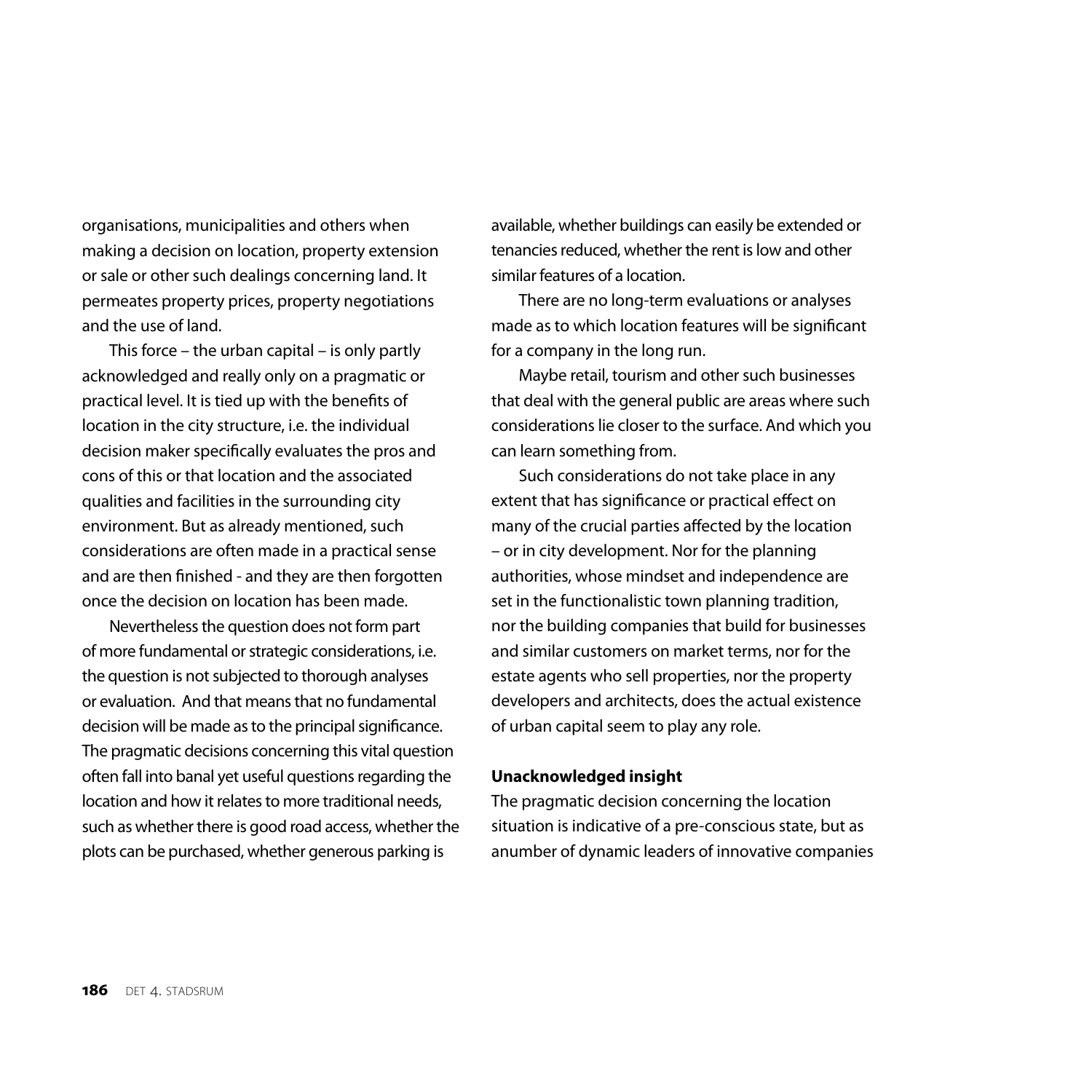in Malmö (and in other cities) can provide clear answers to questions on this matter (see appendix B), one can only conclude that an unacknowledged insight reigns over the real and controlling forces that permeate the choice of location through urban capital. Urban capital is like an 'invisible hand', only it does not work very well at all.

#### **Urban capital – learning space**

Urban capital is the value of the urban, or the urban resources, for everyone: companies, institutions,

organisations, municipalities and for the individual. The value manifests itself presumably in a number of ways, but for innovative companies and institutions this value is of direct significance for their main goal: to do business, to attract a qualified workforce, to be innovative and earn money - and create employment. Urban capital thereby has a far-reaching significance not just for these companies and organisations, but also for all of society. It contributes to a dynamic, future-oriented and competitive business community and thereby to society's economic growth, wealth

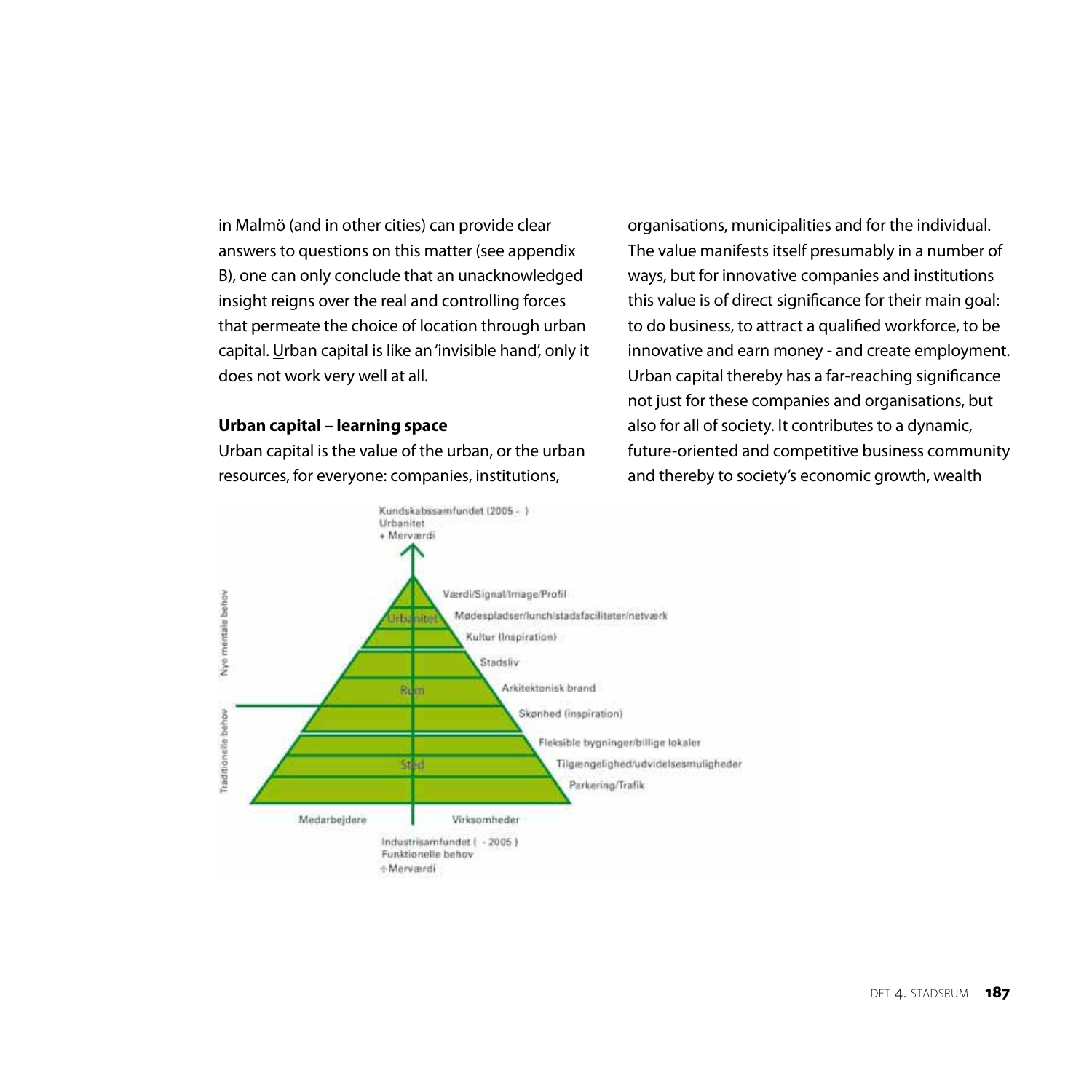and the welfare of citizens.

For an educational institution, urban capital has significance for its core services, including teaching, in that the urban environment, for example, forms part of the institution's function as a powerful learning environment. Urban capital therefore strengthens the learning process.

#### **Interviews with innovative companies**

The pilot project contains a mapping out of companies and institutions on Universitetsholmen (see appendix A) and a number of innovative companies and institutions have then been selected and interviews have been conducted with them regarding the specific meaning of urbanism for their main functions (see appendix B).

In brief, the interview study shows a difference between what each type of company and institution regards as important when it comes to location features. This is shown in the location requirements pyramid below.

For traditional companies, such as transport businesses, storage companies, industrial companies etc, which still constitute a significant part of Malmö's livelihood and which still need to be accommodated in the city's development, the wellknown, recognized and traditional location features play a dominant role. This means that the functional features of a location are critical.

For modern service companies and similar businesses, and also for residences, the quality of the urban environment is very important; it plays a role in that it can signal character and power through attractive and even spectacular architecture and 'quirky' building design. This last of these being the very latest thing. The tendency for spectacular architecture is now the dominant trend and characterises the work of most players in recent years, but it is problematic because it focuses, for instance, on unique construction instead of on urban construction that blends in with the urban community (knowledge-sharing, innovation...).

For the very innovative companies and institutions a new reality is becoming apparent, in which urbanism itself (mentality, ambiance, values, way of life, etc) is very important. It is from these companies that the society of the future to a high degree has to earn its livelihood, and it is therefore important to adapt city development in such a way so that it stimulates their development.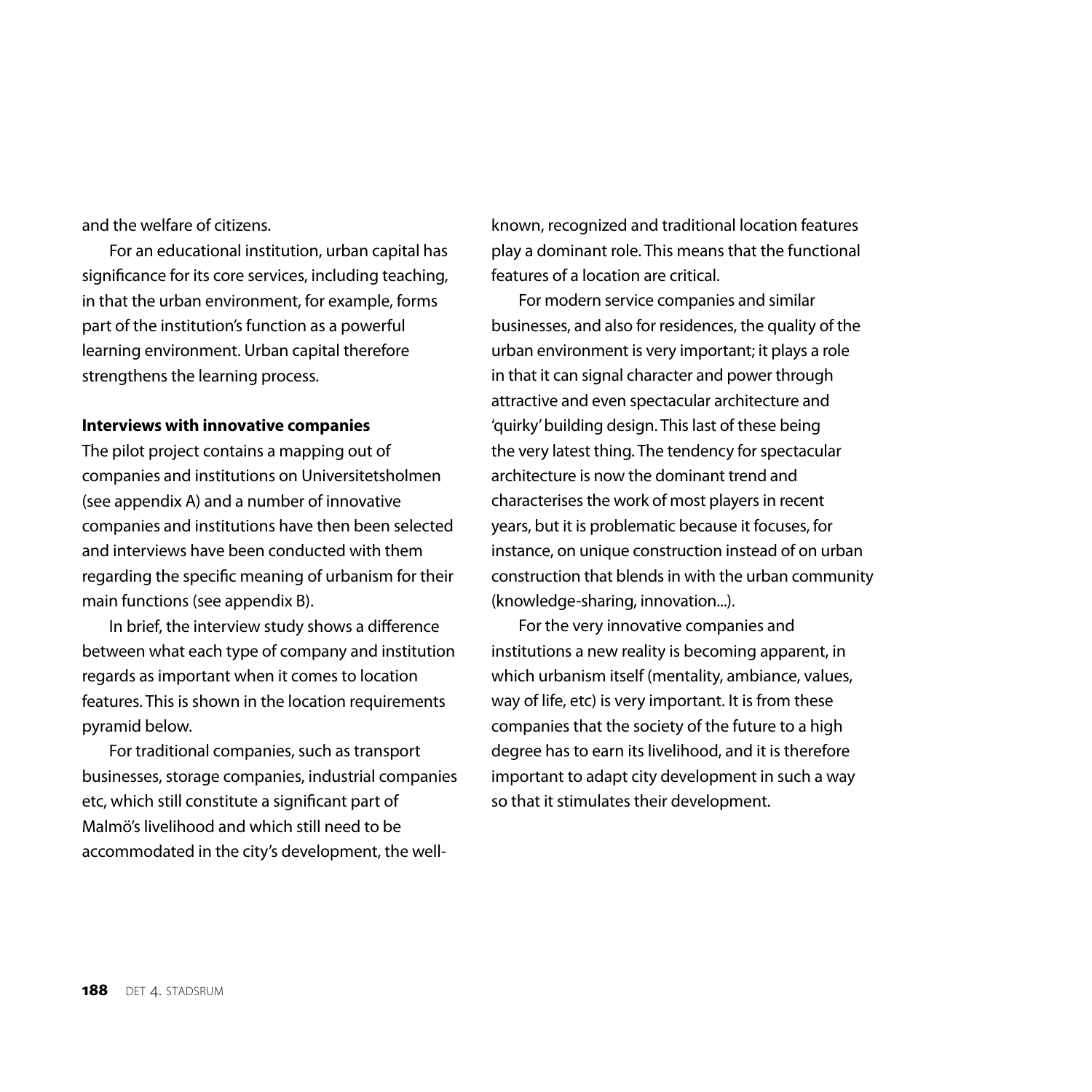## **Investments in new urban infrastructure**

A significant accumulation of urban capital is required. Considerable investments should be made in a new progressive urban infrastructure that contains the aforementioned mental qualities (urbanity) and these investments should be carried out in close collaboration with both public and private parties. Both in connection with the development of new city areas and also in connection with the transformation of existing city areas, particularly in the extensive older dockyards and business areas that have enormous potential.

## **Destruction of urban capital**

 Attention should be paid to the destruction of existing and potential urban capital, which has been predominant in recent years where the transformation of existing city areas is in full swing. This is a disastrous development, harmful for city life and the society of the future.

#### **Partnership for the accumulation of social capital**

That is why the city's authorities in partnership with companies etc. should set up a common target of building urban capital and developing ways of stopping its destruction. A management system

needs to be developed, involving all the relevant parties.

When it comes to the location of companies, the majority will consider various combinations of these three types of location features (the location-needs pyramid) to be important. What the interview study highlighted was that both the more traditional and the more modern location features should not be forgotten. However, attention should also be paid to the latest location requirements and that this was not being done enough. The conclusion that can be drawn is that further studies of the demand for these completely new location features are required and there should be extensive dissemination of this information to all parties that have an influence on city development and construction.

## **2.5 the 4th urban environment. A new idea**

The running dialogue concerning the pilot project, the individual sub phases and interviews with companies and institutions (also in other cities) has gradually paved the way towards a new idea forming about a new urban environment in the city, one which is of particular significance to the knowledge city. The 4th urban environment.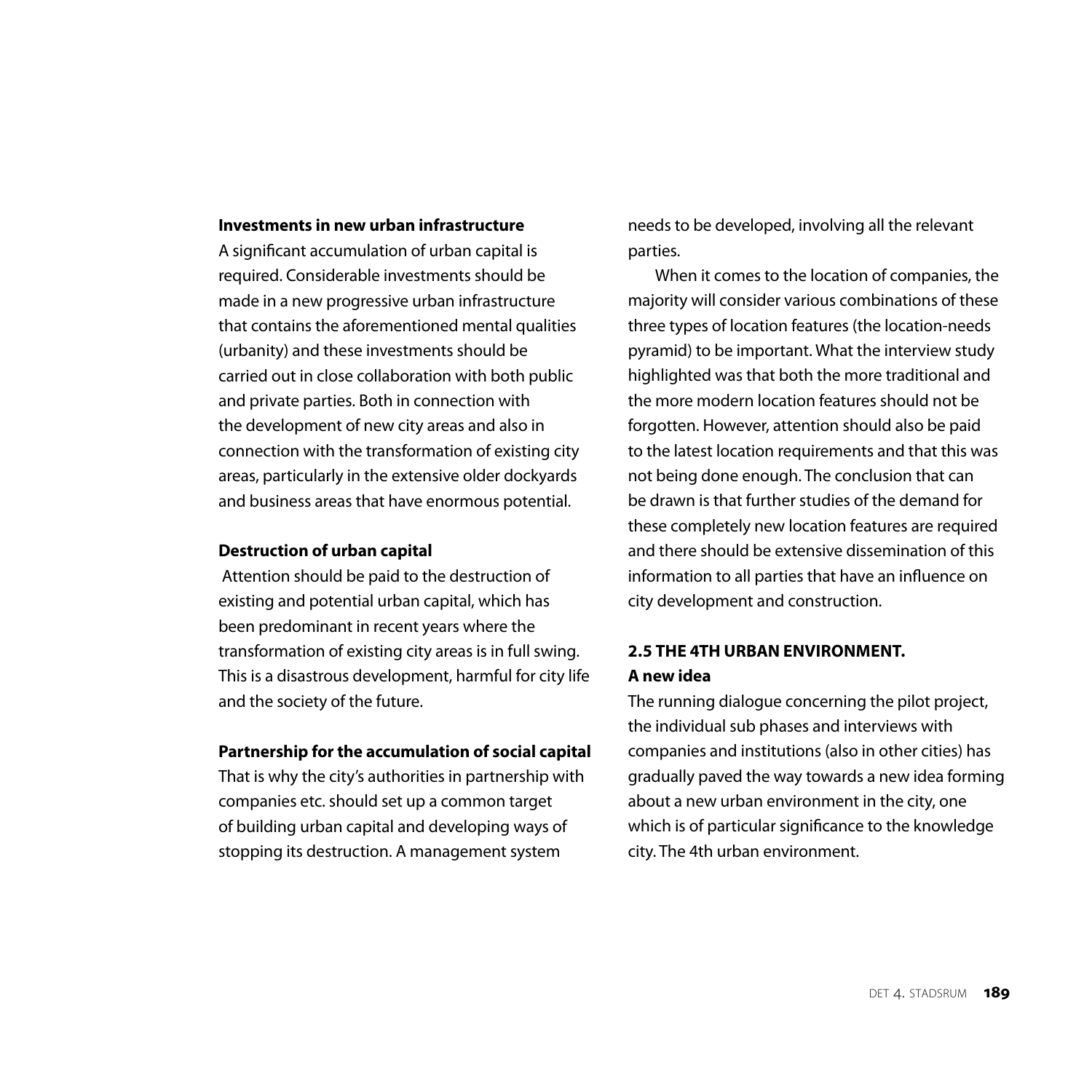## **The four urban environments**

The 4 urban environments can be defined as follows (see illustration). The  $1<sup>st</sup>$  urban environment is the home, the 2<sup>nd</sup> urban environment is the workplace, the 3<sup>rd</sup> urban environment is the traditional urban environment (the public environment) and the 4<sup>th</sup> urban environment is a transitional environment, one that connects the public and private environments. A normal, multi-functional urban environment in that place in the city which normally functions as a closed border between properties, people, urban environments and buildings, companies and institutions. Normally the  $4<sup>th</sup>$  urban environment is a closed border area, which aims to separate, exclude and protect surroundings. A partition between the inner and outer universe.

On the other hand, this (new) urban environment has always existed, just in a rudimentary and undeveloped form. Just like a restricted transitional zone or as a semi-public/semi-private environment. Entrance areas, foyers, stairs etc. but also in the form of meeting places for people, such as libraries, shopping malls and so forth, just with a very specific function.

## **The knowledge society and the 4th urban environment**

What is new is that social development in the knowledge society, the innovative society, focuses on this transitional/hybrid environment. The 4<sup>th</sup> urban environment is driven forward by new requirements in the knowledge society – including the need to build relationships. The 4<sup>th</sup> urban environment will have a new social foundation and will be 'blown up', expanded, changed and developed. The urban big bang! This involves a significant development task.

# **The 3rd urban environment – from experience to recognition**

The 4th urban environment differentiates itself from the other 3 environments, not least from the 3rd urban environment, the public, the normal urban environment as we know it. The 3<sup>rd</sup> urban environment is often well-defined, it has its own history, it has had over the years different forms, functions and uses.

Over the course of the twentieth century, this particular environment underwent significant changes. In the first half of the century, it had primary social functions. After the Second World War and with the emergence of the welfare state, suburbs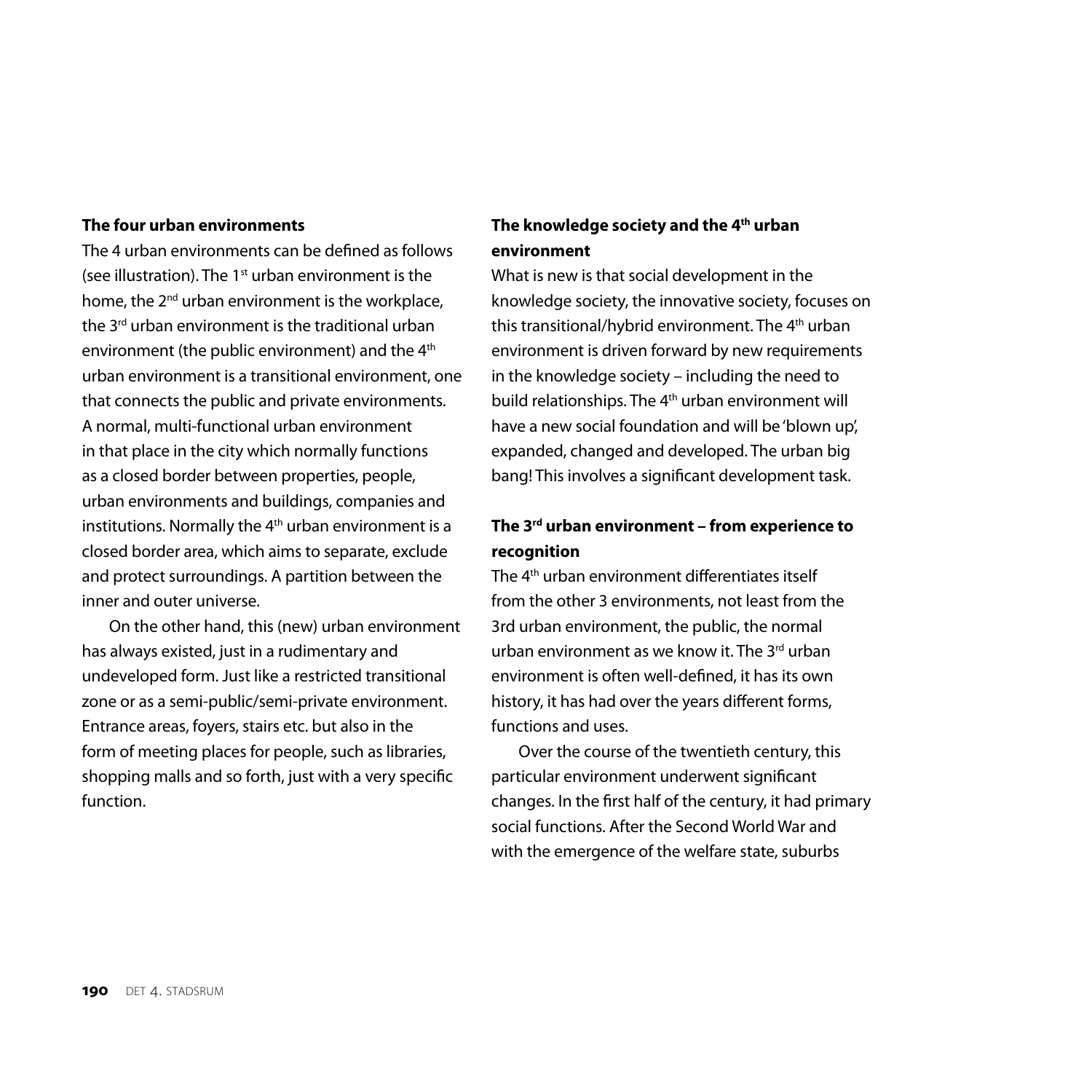and motoring, this environment had a less central significance, particularly in its role as a framework for public life and for all the city's social and cultural forms.

It was gradually taken over by secondary social uses and forces. The urban environment was privatised, it was used for traffic development (meeting the demands of motoring), or it became an appendix to the supermarket. Positively defined, it became an experience environment dominated by self-reflection, sociological observation or more prosaic objectives such as shopping, entertainment and tourism. An urban environment with limited primary social functions in relation to cultural and social cohesion. A reserve environment, a residual, a gap, a no-man's-land.

With the knowledge society, a new role was heralded for the  $3<sup>rd</sup>$  urban environment, the urban environment as the public environment, the popular environment. The urban environment is thereby regaining its original primary social significance – as a necessary urban environment.

Instead of the expression 'experience city', we can use the expression 'experience economy' to aptly describe this environment. We then move from experience to recognition. To the learning

environment where we learn to be citizens, fellow human beings, where we learn about community and society. The 3<sup>rd</sup> urban environment will be a place where significant societal values and functions will find a voice. It is here that value-based city development in particular needs to show itself.

The 3<sup>rd</sup> urban environment must once again take on its key role in society: to be a place where society's citizens meet and are together in a normal way, characterising the broader social and city life. The 3<sup>rd</sup> urban environment is therefore not the intense innovation-creating environment, the 4<sup>th</sup> urban environment, but rather the general meeting place, an environment quite clearly for societal manifestations: society's values, social cohesion, solidarity, democracy in practice.

## **The 4th urban environment**

The 4<sup>th</sup> urban environment is therefore not the public environment. On the contrary, it is physically seen as something in between, a transitional environment, a hybrid between the public and the private. This makes it particularly important as a meeting place, a learning environment, a place for sharing knowledge and innovation, not least in relation to the development of companies, organisations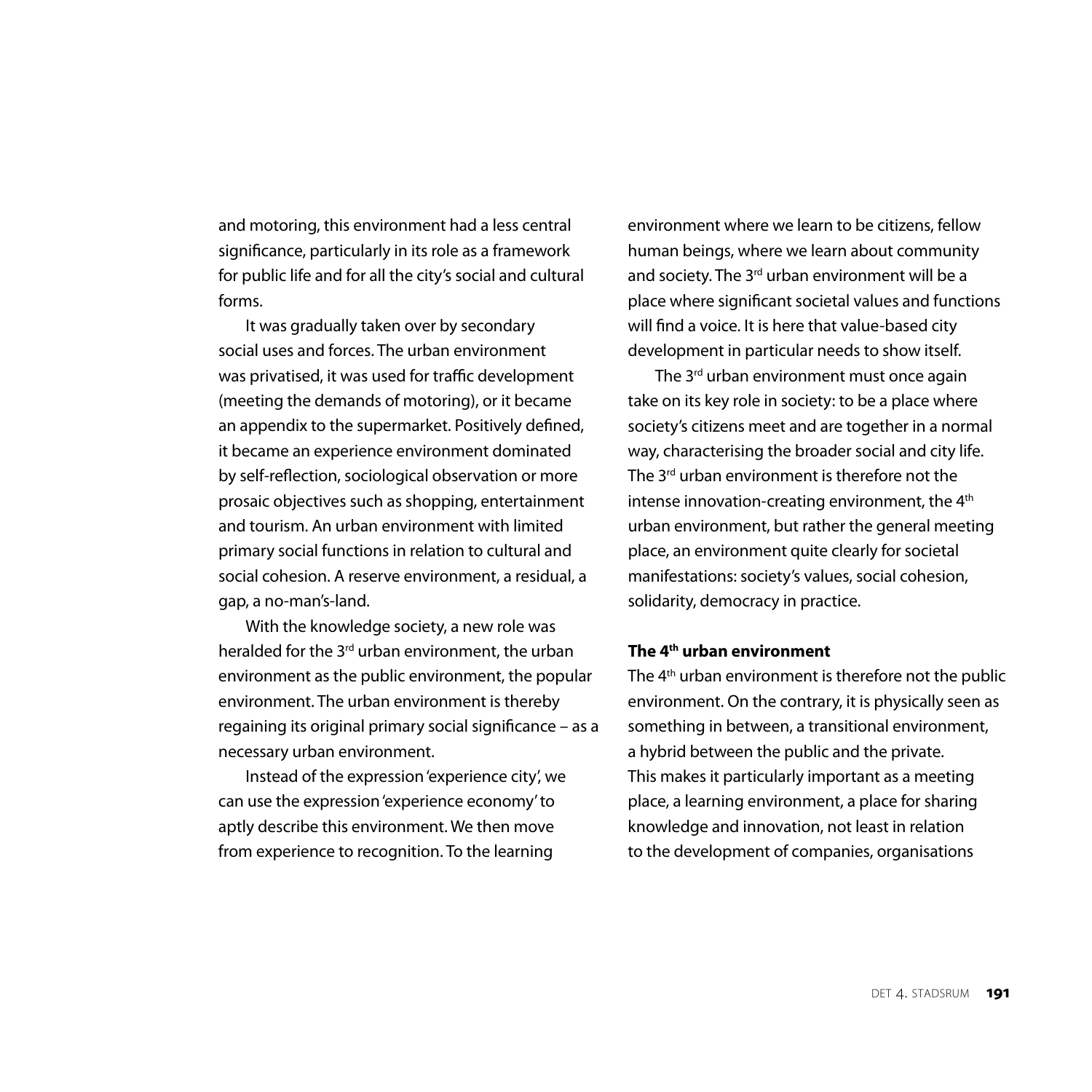

and institutions. The multi-functional, knowledgepromoting and innovative urban environment par excellence!

The Platform's image of the knowledge city as a 'spaghetti city' may perhaps manifest itself most fully in the 4th urban environment, where an interweaving of construction bodies and urban environments will take place leading to the creation of a new urban universe of fused city elements in a new design of deeply integrated city structure, city environments and buildings. A new common urban market suitable as a location, as premises and for connectivity! The further development of this 4<sup>th</sup> urban environment can presumably learn from the current radical efforts of innovative companies to create innovation, creative development and form the physical and organisational frameworks necessary for this.

## **Innovation's 4th environment**

The 4<sup>th</sup> urban environment can perhaps borrow part of its main foundation from the so-called innovation model (Lotte Darsø: 'Innovation in the making'.) This innovation model builds on research on the early phases in the innovation process in a large Danish organisation (Novo).

According to this model, innovation takes place in a dialectical interplay between 4 elements: known knowledge, non-knowledge (or new knowledge), concepts and relationships.

The innovation model contains, as shown, four innovation environments. The 1st innovation environment is dominated by the use of known knowledge and prepared concepts and gives rise to a form of general innovation, which builds on new combinations of known knowledge. There is some real innovation here, but it is limited in scope.

The 4th innovation environment is the radical opposite to the 1<sup>st</sup> innovation environment. The 4th innovation environment is determined by two unusual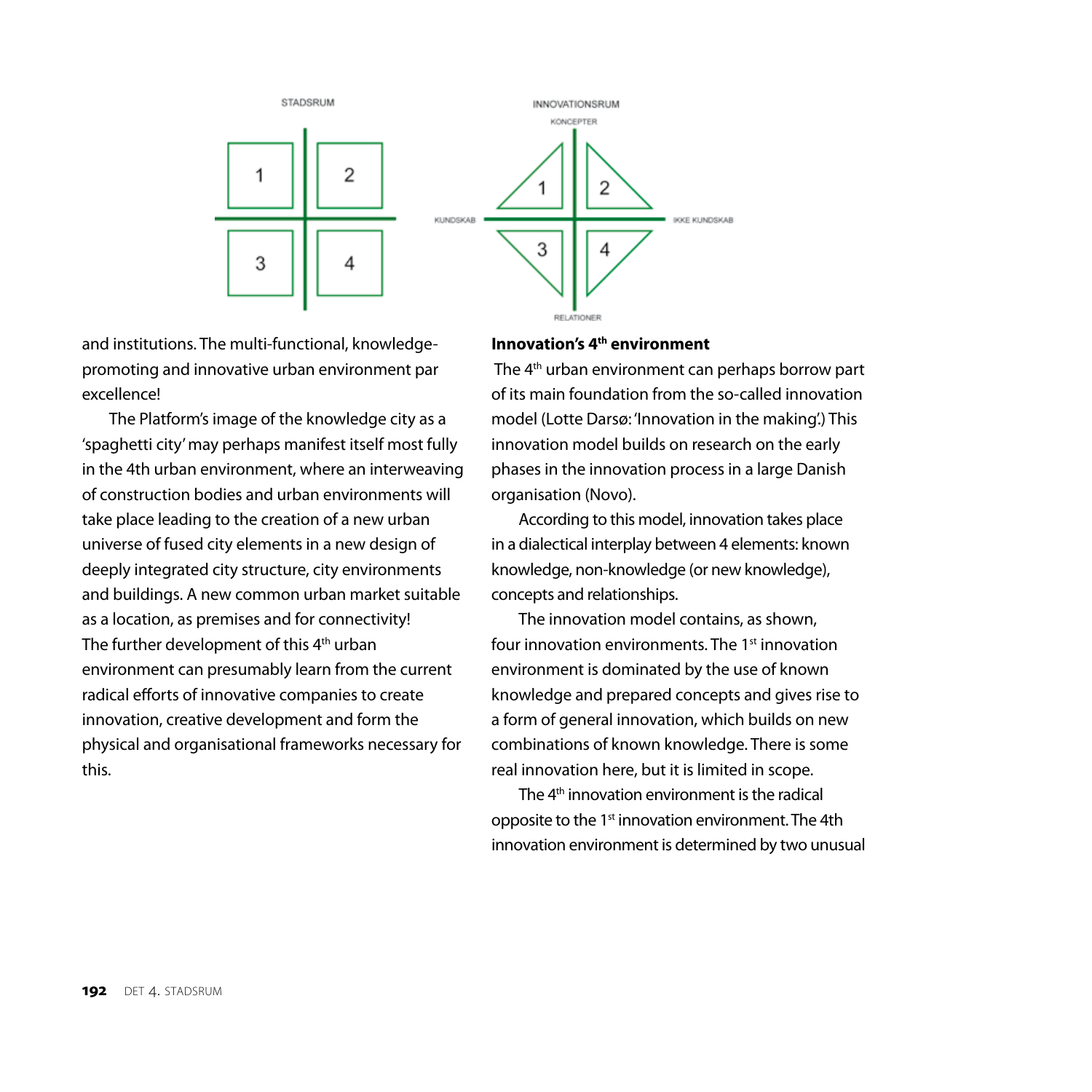factors: non-knowledge (new knowledge that has not been discovered yet) and an exchange of views, suggestions, ideas in a dialogue with many others, i.e. an exchange in an environment where there are many relationships.

The 4th urban environment corresponds to the 4<sup>th</sup> innovation environment and therefore possibly contains an enormous potential for society's power to innovate and grow when it comes to a city's design and mode of operation.

#### **The 4th urban environment is growing**

The  $4<sup>th</sup>$  urban environment is an expanding city area, which will probably take up more space in the future. If, for example, today it takes up 5 –10% of the city and construction space, in the future it may expand and possibly fill 30 – 50%. It is clear that such a development, if on a sufficiently large scope, would have an enormous significance for city life, city development, construction, architecture,







SAMMENFOLDET

STADSSTRUKTUR 30 %

FUNKTIONALISTISK STADSSTRUKTUR 100 %

SAMMENTRAENGT STADSSTRUKTUR 60 %



A metaphorical picture of the 4th urban environment could be that of a chemical fusion, in which a new combination of known elements creates elements that have completely new properties and qualities. The 4th urban environment is exactly such a 'chemical', or rather a social/physical fusion or maybe even a mutation whereby a completely new urban mechanism emerges, with new properties and features.

The  $4<sup>th</sup>$  urban environment will have an increasing level of urban capital and will thereby become extremely valuable, sought after and subjected to both constructive and destructive actions.

## **Sampling cities**

How will the 4<sup>th</sup> urban environment develop? Through a simple compression of construction and environmental elements? Is it just a case of creating a compact press of buildings and urban environments? Is it just simple co-localisation in a dense and compact form? Is it only a question of physics and the usual functionalistic city, but just in a highly compressed form? No, there must be more to it than that!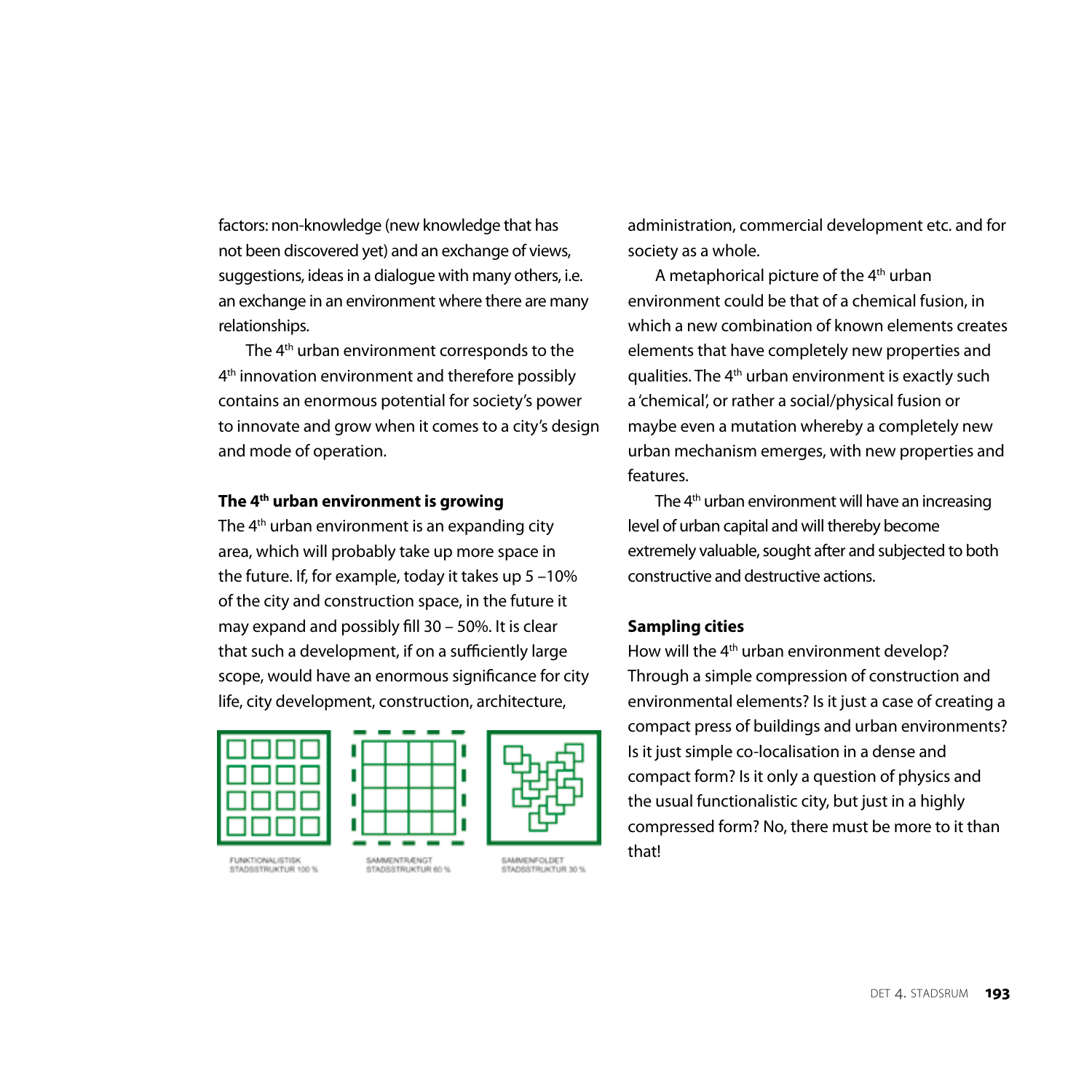The multi-functional 4th urban environment is qualitatively different. Instead of simple crowding together, it is rather about a three-dimensional, spatial compression of original urban elements. In short, individual building mass and urban environments blend together in a fusion. They pervade each other, thus creating a completely new hybrid form of environment and building, which is both open and closed, public and private, indoors and out, well-defined and non-defined. A form of urban relativity theory in practice.

How is this possible? This thorough integration, this amalgamation and interweaving is made possible by the emergence of the 4th urban environment. It is this multi-functional urban environment that enables, comprises even, the amalgamated city and building structures. Metaphorically this could be compared to a USBstick – with its communicative and technological amalgamation of information – of bits.

## **Micro cosmos**

A few years ago the Danish Broadcasting Corporation carried out an analysis of innovation in its company. It discovered that knowledge-sharing and innovation took place in physical rooms which measured no

more than 25 x 25 metres, i.e. rooms that were relatively small but full of people, so where the physical distance between people was small.

With the 4<sup>th</sup> urban environment the significance of small-scale in the city structure is highly emphasized. It contrasts with the traditional, functionalistic city planning, where the overall largescale structure is the dominant feature.

# **2.6 DURABLE CITY DEVELOPMENT The shrinking city**

The significance of the multi-functional, space-saving 4th urban environment is surely diverse and should be the subject of more evaluations, studies, research and analysis.

The 4th urban environment's contraction of the city's various functions and spaces will take up less space. Less city space will therefore be required in comparison to the previous functionalistic large-scale use of space, and this will make it easier to manage traffic with the use of collective traffic systems.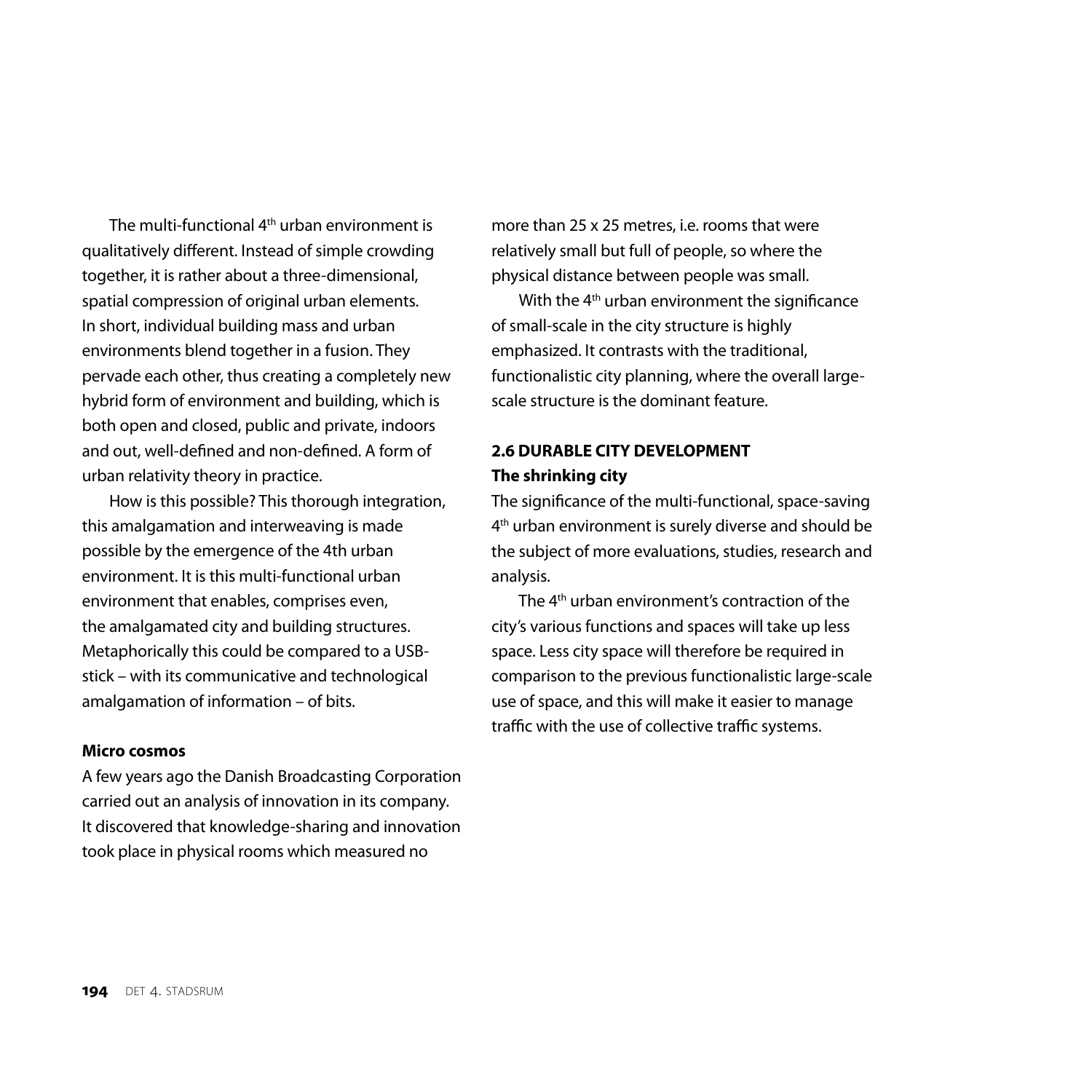# **3. EPILOGUE: MALMÖ TAKING THE LEAD!**

The epilogue – the afterword - emphasizes the basic understanding that Malmö will become a knowledge city for all and that there is a need to experiment within urban development if this is to succeed.

#### Content:

- Value-based urban development at Universitetsholmen
- What will cities, landscapes and buildings look like in the future?
- Malmö the knowledge city for all
- Experimental urban development in Malmö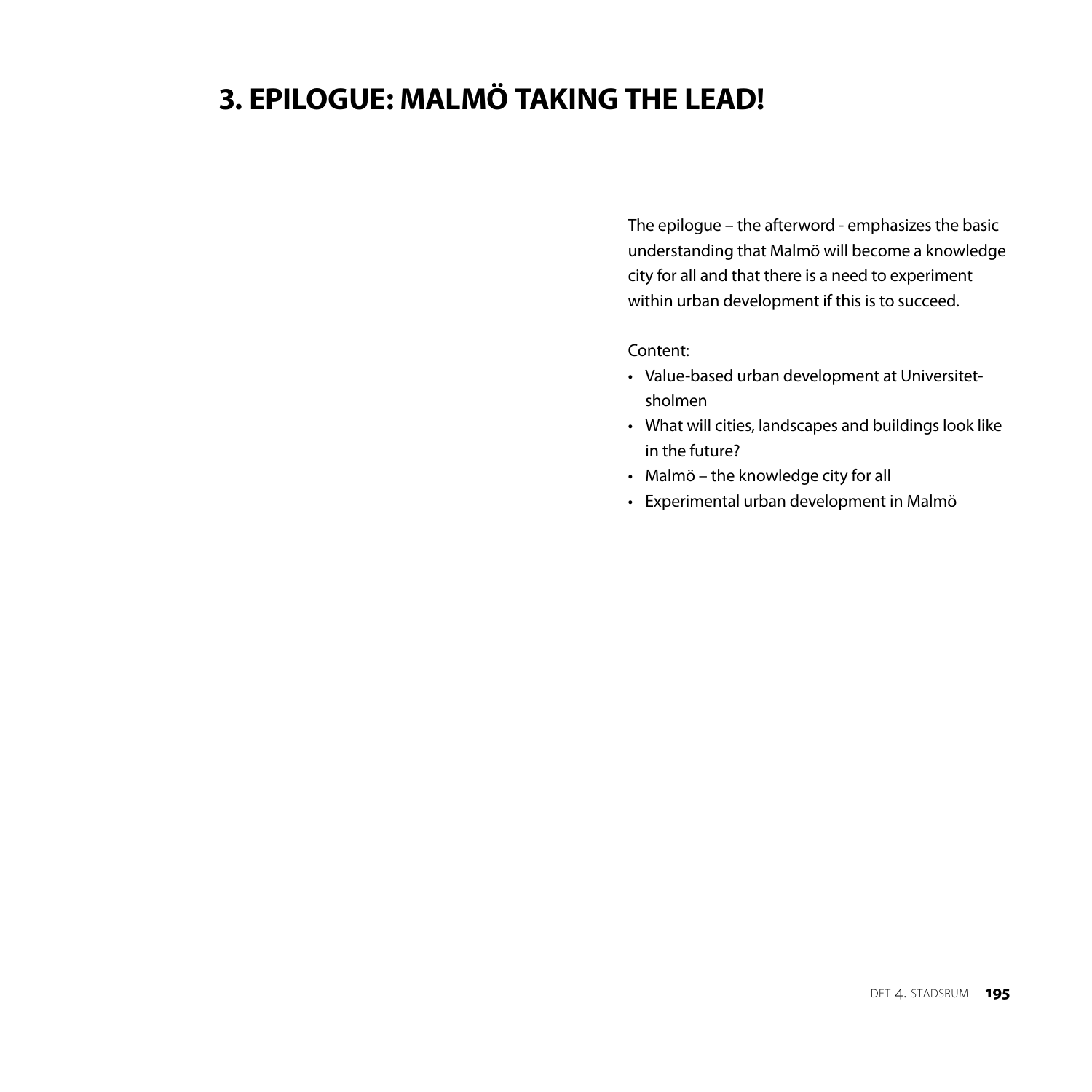## **3. EPILOGUE: MALMÖ TAKINGTHE LEAD!**

Towards a new, value-based development of cities and buildings in Malmö!

# **Value-based urban development at Universitetsholmen**

The development and dominance of industrial society during the 1900s led with time to a new order of both buildings and construction. A new urban form with examples from industrial production methods and industrial organisation. This gradually received an equivalent technical conception and praxis within urban planning also - functional city planning. The city is structured like an industrial machine with the various parts of the city divided up into functions. The buildings receive a similar unambiguous design where shape is guided by content. Form follows function in modernistic architecture and building design.

This new type of urban development and construction has represented major societal progress and has contributed to the spatial organisation of society's production and the formation of city life. A revolution in the physical and functional organisation of society that helped to provide a great lift to industrial productivity and societal welfare. Both society's and people's lives were changed significantly by this development.

The breakthrough of industrial society subsequently led to a major change from the hitherto known physical environment, urban structures and construction and thereby the limits of man's living conditions. The merchant cities, landscapes and constructions of former periods where now arranged in radically different lines of direction and ideals.

This massive transformation of society's physical space and buildings was accompanied by representations of new ideals, new values and new developments within society which were to find expression in the architecture.

Today – almost 100 years later – we face an equivalent new development and challenge. We find ourselves in a post-industrial society characterised by international competition, advanced technology, a high level of education and a thus far never seen production and turnover of new knowledge. This is a society which more than any other period before has innovation, the sharing of knowledge and product development as prerequisites for continued success so that value, prosperity and welfare can increase.

The natural question is: What changes in society's physical and functional organisation and design are relevant and necessary?